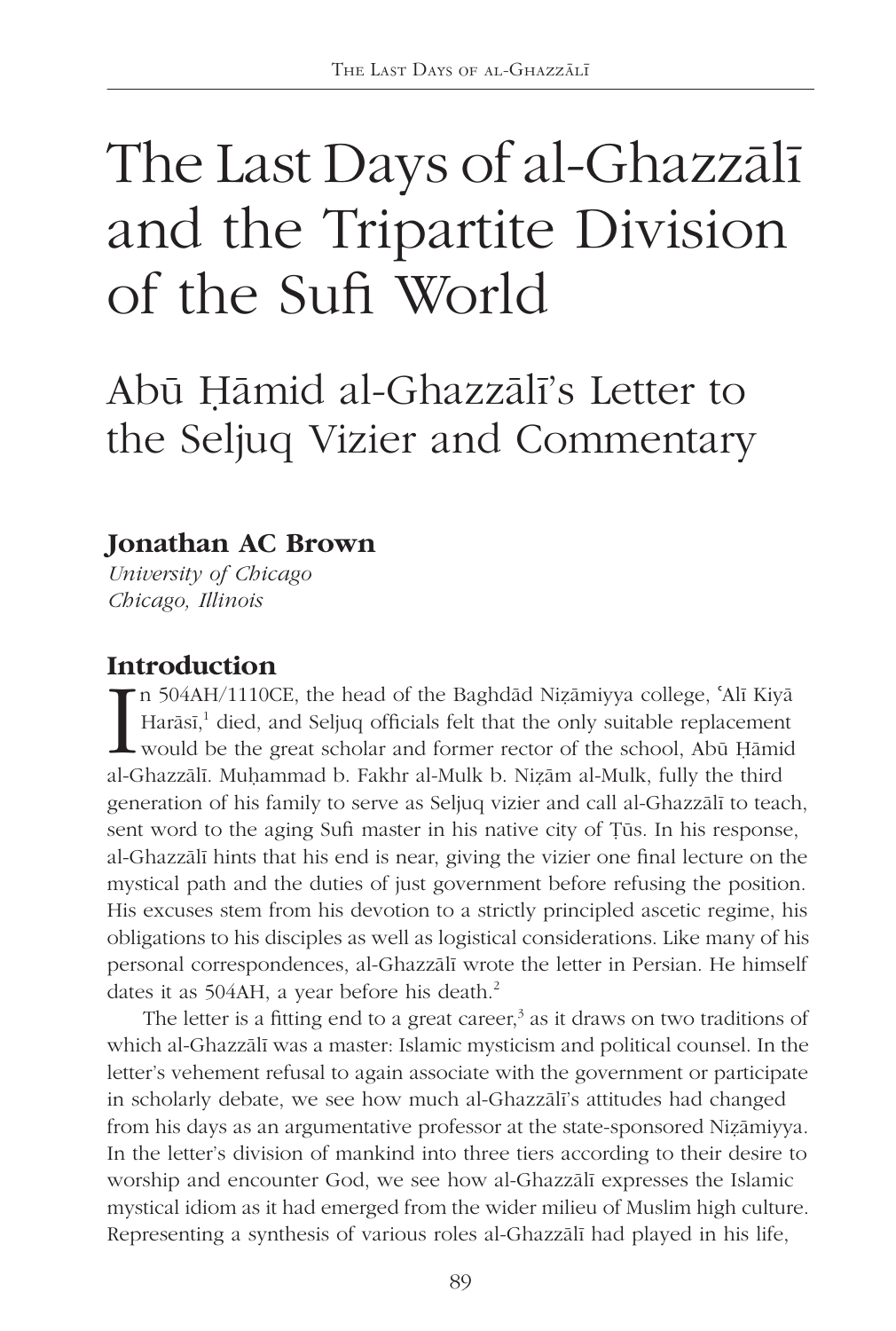the letter weaves together the strands of ritual piety, mysticism and Islamicate political ideals. The letter is also a personal testament that sheds light on aspects of al-Ghazzali's life passed over in grand evaluations of his scholarship. We catch a glimpse, for example, of his family and the nature of his Sufi lodge in Tūs.

This article presents a translation of this letter as a window into the scholar's concerns and worldview in the year before his death. Following the translation, this article places the concepts and terminology used by al-Ghazzali within the historical contexts of Islamic political thought and mystical discourse. Specifically, it traces the history of a central motif in al-Ghazzali's letter: the Sufi tradition's tripartite division of mankind into the three classes of "*amm*, *khass and khass al-khawass*. Existing studies on Sufism have only treated these terms briefly, so the present commentary investigates their emergence and development within Islamic culture and mysticism through al-Ghazzali's time and in the wake of his seminal career.

Abu Hamid al-Ghazzali (d. 505/1111) needs no introduction in the Muslim world, and very little for Western students of the religious tradition he did so much to shape. An orphan hailing from the Iranian city of Tus, al-Ghazzali rose to master the full range of Islamic sciences from law and theology to logic and philosophy. The works he composed on these subjects remain textbooks for Muslim scholars even today.

In 484/1091 the powerful and influential Seljuq vizier Nizam al-Mulk (d. 485/1092) appointed this gifted and politically savvy thirty-two year-old scholar to the rectorship of the new Nizamiyya college in Baghdad. Al-Ghazzali's famous spiritual crisis occurred four years later in 488/1095, when he was plagued by existential and spiritual doubts so profound that he left his post at the Nizamiyya and went into seclusion. In an act that would eventually validate the previously suspicious Islamic mystical tradition and change the contours of Islamic orthodoxy, al-Ghazzali turned to the path of introspection and spiritual discipline offered by Sufism. He spent the next eleven years cultivating this art in Damascus and other cities of the Levant. Al-Ghazzali then established his own Sufi lodge in Tūs, where he instructed aspiring ascetics and wrote mystical and pietistic works such as *Mishkat al-anwar*, "The Niche of Lights," and *Ihya*" "*ulum al-din*, "The Revivification of the Religious Sciences," far from the din of public life.

Yet through persistent efforts, Fakhr al-Mulk, who had replaced his father as vizier after his assassination, convinced al-Ghazzali to teach at the nearby Nishapur Nizamiyya in 499/1106. The scholar accepted but soon left his position to retire once again to Tus and tend to his disciples. It was in this setting that he received the letter from Fakhr al-Mulk's son Muhammad, and there the scholar remained until his death.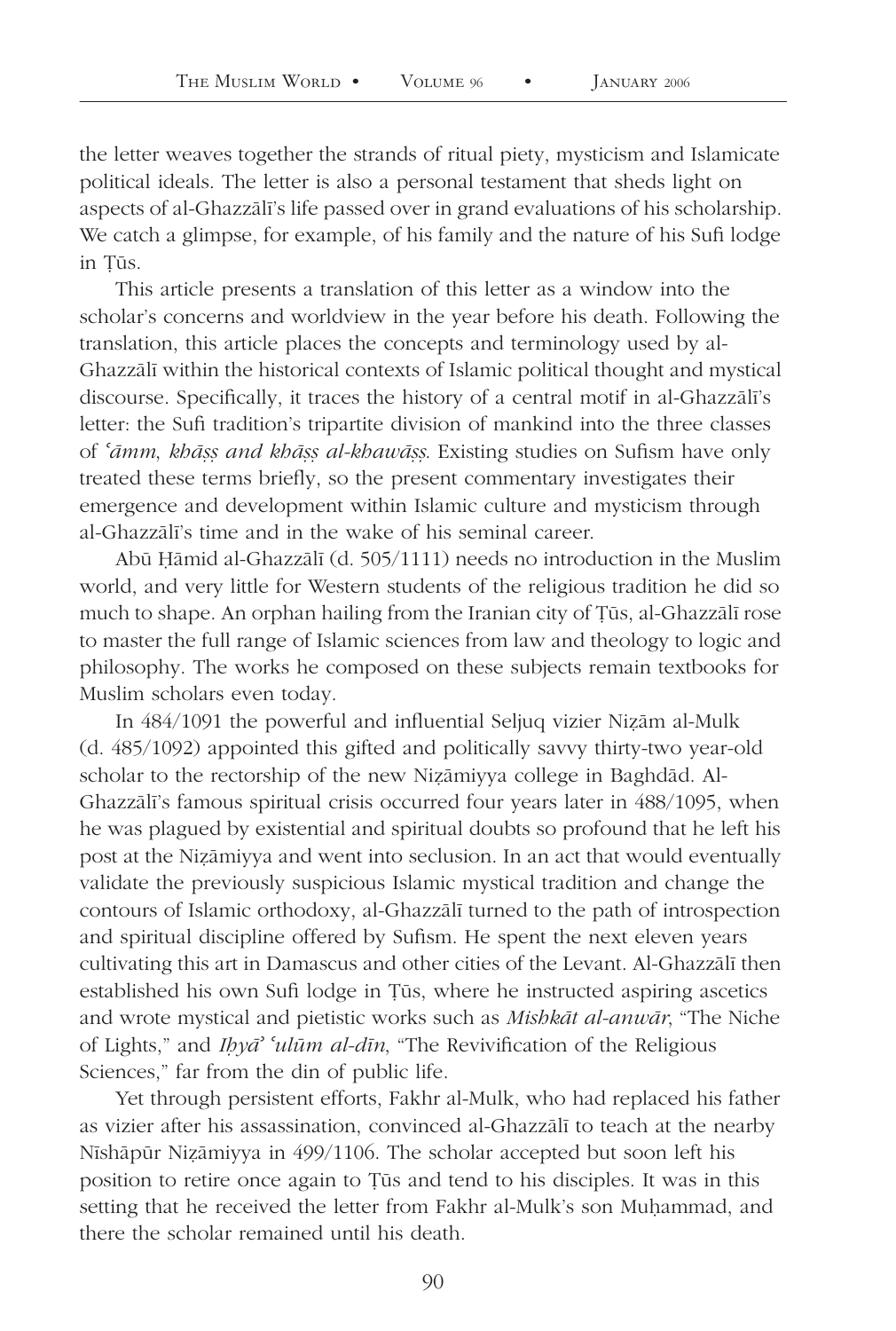## **Problems in the Text**

Posterity has preserved al-Ghazzali's letter extremely well in a variety of manuscript sources that have now been published. The most important of these are the famous Sufi biographical dictionary *Rawdat al-jannat* of Muhammad Baqir Khawaje Ansari (d. 1895CE), the collection of al-Ghazzali's letters entitled *Fada*"*il al-anam* and the work *Farayed-e gheyathi* of Jalal al-Dīn Yūsuf al-Ahl (d. circa 870/1466). Khawaje Ansari's work preserves a copy of the letter originally taken from the *Tarikh-e estazhari* of Abu Bakr Shashi (d. 507/1114), a contemporary of al-Ghazzali. *Fada*"*il al-anam* is a collection of the great scholar's letters and sundry writings compiled by an anonymous relative and also dates from the years after his death. $4$  Finally, the document collection *Farayed-e gheyathi*, edited by Heshmat Moayyad, also contains a copy of the letter.

The text of the letter as assembled by Jalal al-Din Homa'i in his fascinating and valuable work *Ghazzali-name* is based on the *Fada*"*il al-anam* and *Tarikh-e estezhari* manuscripts, but Heshmat Moayyad's edition also takes the *Farayed-e gheyathi* manuscripts into consideration. In addition, Homa'i's version bears traces of significant interpolation within the manuscripts in an effort to explain challenging wording. Based on the principle of *lexicus difficilior* and on its wider scope, I have thus selected Moayyad's edition of the letter for translation.<sup>5</sup>

These different versions of the letter differ about to whom al-Ghazzali is addressing. Some manuscripts used in the Homa'i edition identify him as one of Nizam al-Mulk's sons, Mu'ayyid al-Mulk; but this is impossible since he had already died by the time the letter was written. Some manuscripts of *Fada*"*el al-anam* present the addressee as the then-deceased Nizam al-Mulk or another of his sons, Ahmad.6 The *Farayed-gheyathi* text used for this translation has yet another son of Nizam al-Mulk, Fakhr al-Mulk, as the intended addressee. Fakhr al-Mulk had, however, also been dead for some time when the letter was composed in 504/1110–1. He was assassinated in 500/1106–7 after serving as the grand vizier of Malikshah's son Sanjar in Khorasan.<sup>7</sup> The true addressee was most probably Fakhr al-Mulk's son, Muhammad, who also served as Sanjar's vizier from 500/1106 to 511/1117, when he was dismissed and mulcted for over one million *dinars* in cash.8 It was Muhammad b. Fakhr al-Mulk who, along with his uncle Ahmad and another high government official, had been trying to convince al-Ghazzali to return to teaching just before his death. The copyist of the *Farayed-e gheyathi* manuscript probably passed over the word "Muhammad" when writing the addressee's name. This conclusion dovetails with al-Ghazzali's invocation to God to "cleanse *their* spirits," referring in all probability to Muhammad b. Fakhr al-Mulk's martyred father and grandfather.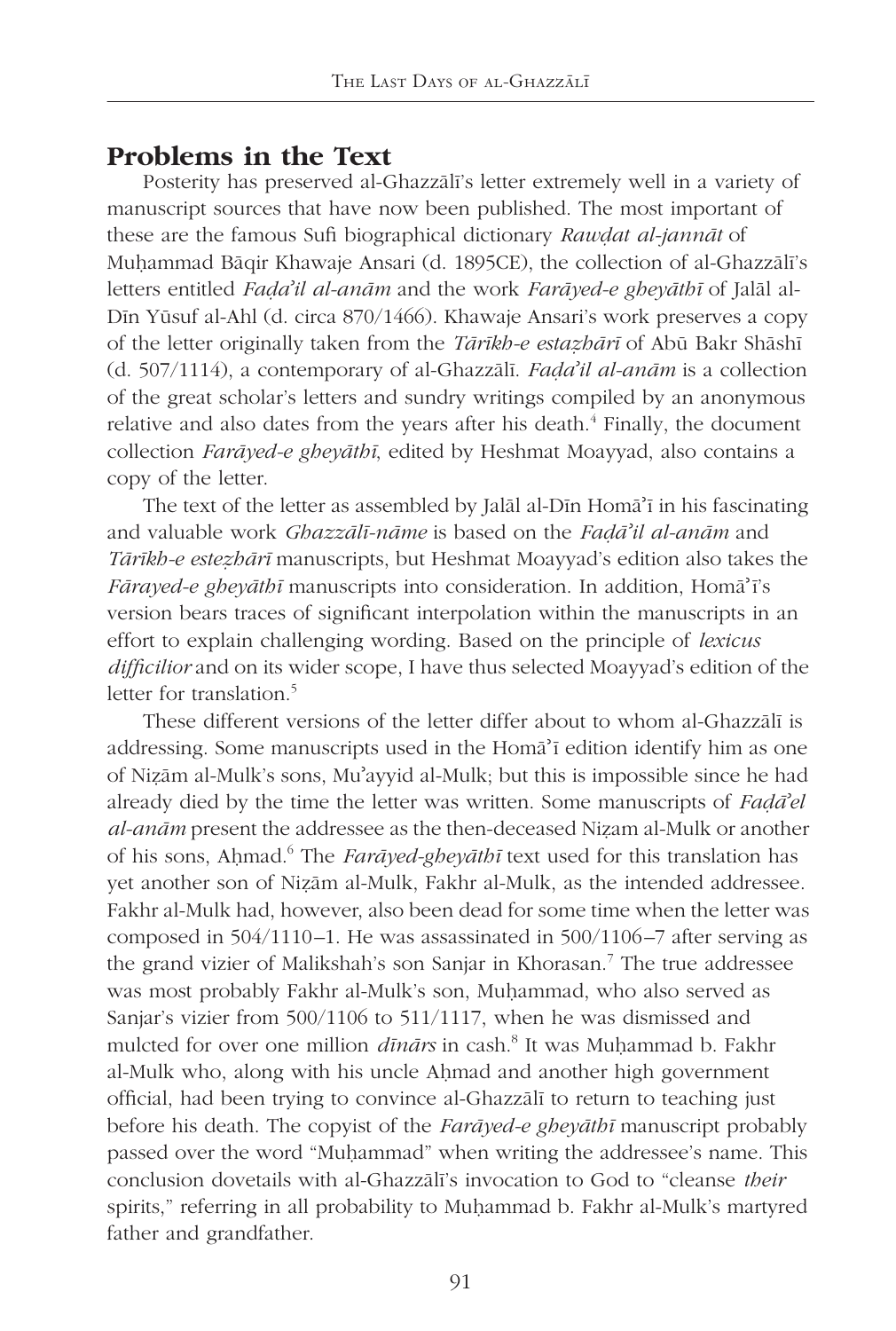### **Text of the Letter**

From the Pinnacle of souls, the Proof of Islam, Sultan of the World's Scholars, Master of Unveiling and Inspiration, Advisor to Kings and Rulers, Guide of Noble Men at large, Imām Moḥammad Ghazzālī,<sup>9</sup> to the Sultan of Viziers, Protector of the People, Khawaje [Mohammad b.] Fakhr al-Molk b. Nezam al-Molk, may God comfort their souls and cleanse their spirits (*ashbahahum*) with the pure waters of virtue (*bizulal al-afdal*), concerning the refusal to head his madrase in Baghdad and some small moral advices.

#### *Arrenga / Hosn-e Matla[*

In the name of God, the most Gracious, the most Merciful.

God has said "to everyone there is a direction presided over by God, so vie in doing good deeds (*khayrat*)" (Qur'an 2:148). God, may His truth be magnified, says that no man applies himself to a matter without it being his objective, his *qeble*. [O mankind, He says], devote yourself to that which is best and race to contend with one another in doing so. Now, those who have made some objective their *qeble* fall into three groups. The first are the vulgar masses ("*avamm*) who are the people of heedlessness (*ghaflat*). The second are those elite (*khavass*) who are characterized by intelligence and perspicacity (*keyasat*). The third are the elite of the elite (*khass al-khavass*), who are the people of true perception and understanding (*basirat*).

As for the people of heedlessness, their vision is limited to transient goods, for they think that the greatest blessings are the blessings of this world which one harvests by seeking wealth and prestige. They devote themselves to this quest, and wealth and prestige become the most beloved objects in their eyes (*qorrat al-*"*ayn*). The Prophet, may God's peace and blessings be upon him, said: "*there are no two wolves let into a pen of sheep more destructive than the love of money and honor released into the faith of a believer (al-mar" al-muslim).*" So it is that these heedless people have not separated the wolf from its prey and have not properly distinguished between what is most dear to them and what brings them the greatest pain (*sokhnat al-'ayn*). Thus have they attached dignity to the path of despondency. Of this misfortune the Prophet once said, "*Woe unto the slave of the dinar, woe unto the slave of the dirham*."10

As for the second group, they are the elite who have grasped [the nature of] the world through intelligence and perspicacity and are sure of the superiority of the afterlife. The verse "the life to come is better and more enduring" (Qur'an 87:17) has manifested itself to them. It does indeed take some intelligence to realize that eternity is better than obliteration and annihilation ( $fan\bar{a}$ <sup>"</sup>),<sup>11</sup> so they turn their faces from the world and make the hereafter their *qeble*. And although these people are at fault for not seeking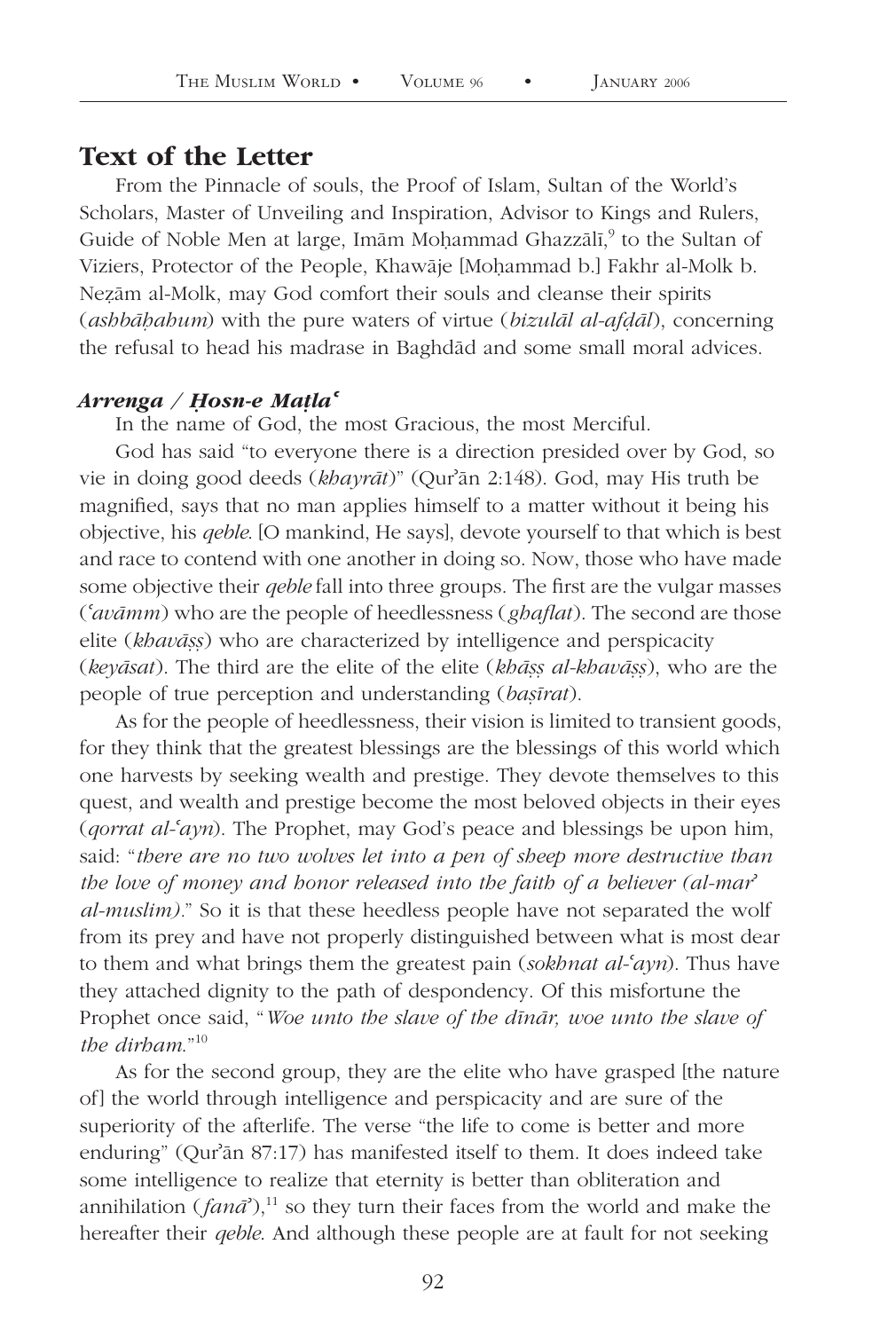only the Absolute Good, they have at least contented themselves with something better than this earthly world.

As for the third group, the elite of the elite who are the people of truly perceptive understanding, they realize that everything that is possessed of good cannot be the ultimate good. Such things are therefore transitory, and *no discerning person is pleased with things that fade* (*al-*"*aqil la yuhibbu al-afilin*, based on Qur'an 6:76). They realize that this world and the next are both created, and they understand that the best aspects of these two realms are the twin pleasures of eating and conjugal intercourse, both of which animals also enjoy.12 This could never be a sufficient station [for them], for the Lord and Creator of the world and the hereafter is greater and more lofty. For [the elite of the elite] the verse "and God is better and more enduring" (Qur'an 20:73) has become manifest and they have chosen a place in "an assembly of truth in the presence of an omnipotent Lord" (Qur'an 54:55), for "the companions of the garden are ever occupied with joy" (Qur'an 36:55). Indeed the truth of "there is no deity but God" (*la ilaha illa Allah*) <sup>13</sup> has revealed itself to them, and they have realized that any person who is bound to something, he is the slave of that object, and it becomes his god and object of worship. This is why [the Prophet] said "*woe to the slave of the dirham*." Everyone whose objective is something other than God most high, his profession of God's transcendental unity (*towhid*) is neither complete nor free from subtle acts of granting other than God that place reserved for God alone (*sherk-e khaf i*). This group has therefore divided all existence into two opposing groups: God and other than God. They hold up these two groups against each other, like the two weighing pans of a balance, making their innermost heart (*del*) its measure (*lesan-e mizan*).14 When they see their hearts, out of their very nature and obeisance [to truth] leaning towards the best side, they conclude that "indeed the scale of good deeds is more heavy." If they see it tilting away from that side they conclude "the scale of bad deeds is heavier." They have realized that whatever does not pass this test will not pass the test on the Day of Judgment. And just as the first level were mere vulgar masses ("*avamm*) compared to the second, so is the second group mere rabble ("*avamm*) in relation to the third level; they do not understand their words and do not grasp the true meaning of *gazing at the face of God most high*.

#### *Narratio*

Since the Grand Vizier (*sadr-e vezarat*), may God most high grant him the loftiest of stations, calls me from a lower position to a higher one, I also call him from the "lowest of the low" (*asfal al-safilin*; Qur'an 95:5) to the "highest of the high"  $(a'\bar{a} aI - \bar{i}\bar{i}\bar{i}\gamma\gamma\bar{i}\gamma)$ . The lowest station is that of the first group, and the highest of the high is that of the third group. The Prophet, may God's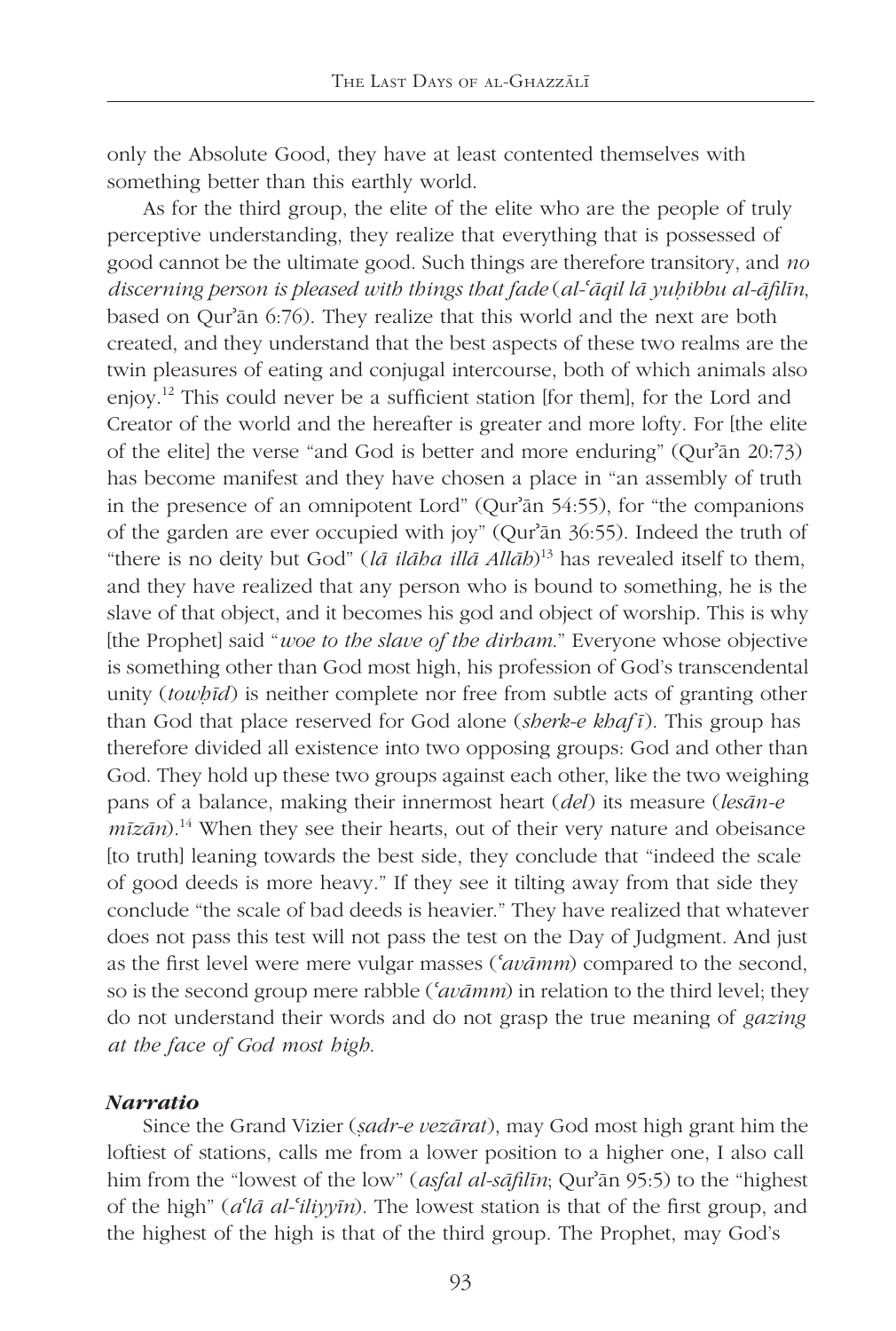peace and blessings be upon him, said "*he who treats you with beneficence, repay him with equal treatment*." Yet I find myself incapable of such reciprocation and am without the means to reply in kind. [The vizier should] make preparation to move with all due haste from the depths of the masses (*hadid-e dareje-ye* "*avamm*) to the acme of the elite of the elite (*beqa*"*-e* [sic!] *dareje-ye khavass-e khavass*).15 For the roads from Tus and Baghdad and any land to God's Truth most high (*Haqq-e ta*"*ala*) are all one. None is shorter or longer than the others. As for the path from this position [that you are offering me], it is [also] no better. In truth, he should know that if he should omit even one religious obligation (*fara*"*ed* ), commit any major sin (*kaba*"*er*) from amongst those things that the sacred law has forbidden, or enjoy one peaceful night when in all of his realm there is one person suffering injustice, regardless of what excuse he might proffer, his station would be none other than the lowest, and he would be counted amongst the people of heedlessness. "Those heedless ones, certainly they are the losers in the Hereafter" (Qur'an 11:22). *I ask God most high to awaken [the vizier] from the sleep of heedlessness so that he might look to the morrow before his fate escapes his control*.

#### *Dispositio*

Having come to the subject of the Baghdad *madrase* and [my] excuse ("*odhr*) for desisting from obeying the direction of the Grand Vizier, it is that nothing eases the inconvenience [of moving away] from [one's] homeland and place of refuge except the prospect of an increase in either faith or worldly advantage. As for worldly increase, praise be to God's grace, it has been removed from [Ghazzali's heart]. Even if Baghdad were brought to Tus with no movement on [Ghazzali's] behalf, its affairs fully arranged and given to Ghazzali as property, his heart would not heed it. For recognizing this [temptation] would be the fate of those weak in faith. My remaining days would be disturbed and no affair would come easily to me. As for an increase in faith and religion, by my life this does warrant some seeking and movement on my part. [Indeed,] there is no doubt that to inundate oneself in knowledge would be much easier there [in Baghdad], that the means to do so would be much more elaborate and that the number of students there would be much greater. In the face of all this increase, however, there are excuses and religious reasons that would fall into ruin, such that this increase could not compensate for [so great] a loss.

One reason is that there are one hundred and fifty students here busy with learning and living in pious abstinence (*motavarre*"). Transferring them [to Baghdād] and providing means for them [there] would not be feasible. The hope of having more students in another place is no license to neglect these students or cause them harm. This would be equivalent to someone who was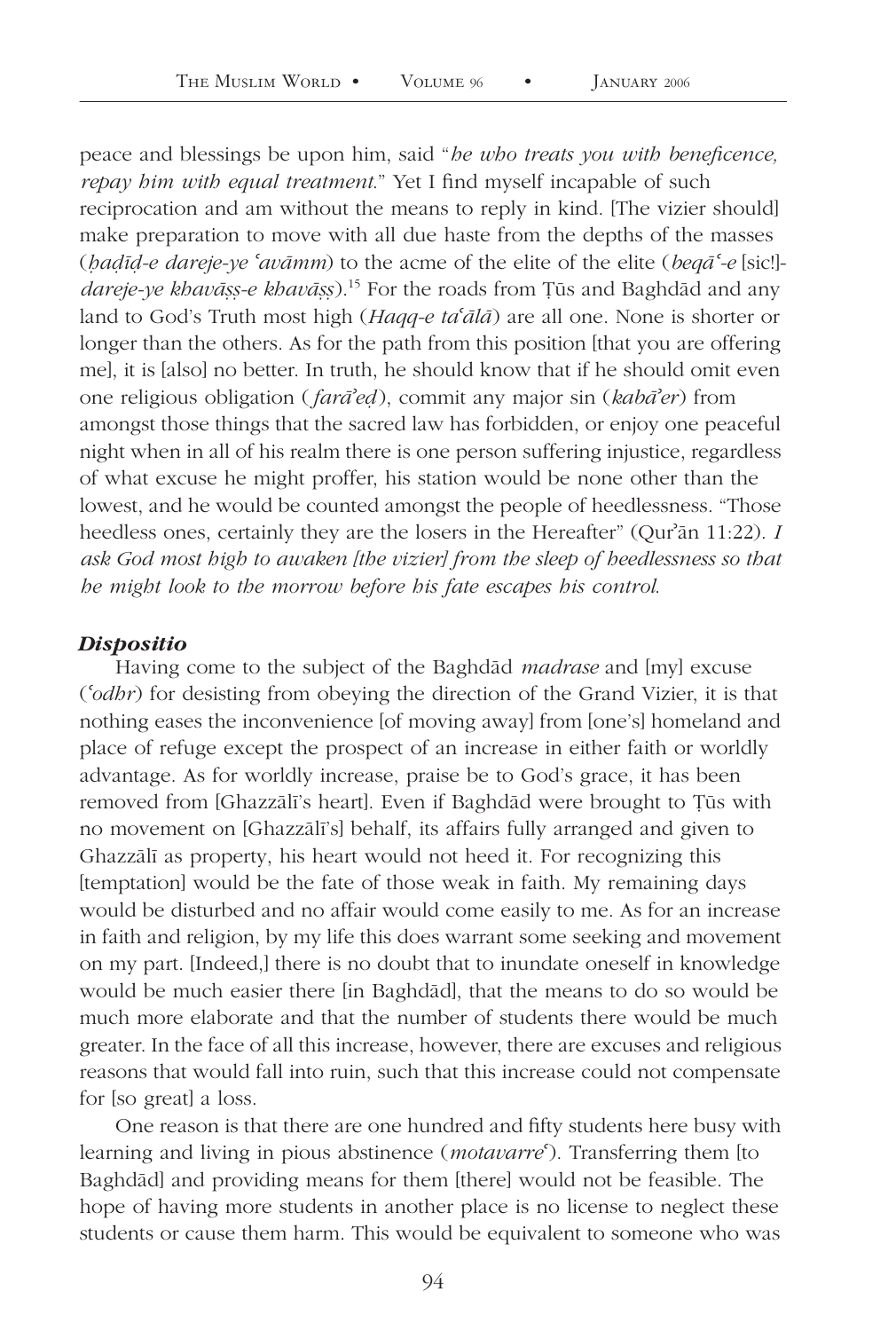responsible for the care of ten orphans leaving them lost and hungry out of the hope that he could tend to twenty orphans somewhere else.

The second excuse is that, at the time that the noble martyr Nezam al-Molk, may God sanctify his soul, called me to Baghdad, I was alone and without family or relations. Presently, because I have such relations and children, moving them, neglecting them or injuring their hearts would likewise not be feasible.

The third reason is that since I attained the grave of God's Intimate (*khalil*) [Abraham, in Hebron], may God's peace and blessings be upon him, in the year 489 [AH] (it has been almost fifteen years since then,) I have made three oaths that I have so far fulfilled. The first is that I not accept any Sultanic money; the second is that I not call on any sultans; and the third is that I not engage in any scholarly debate. If I were to break this oath my heart and days [*vaqt*] here would be greatly disturbed and no religious act would be accomplished for me. In Baghdad there is no escaping debates, and one cannot avoid visiting the Caliphal Abode (*dar al-khelafe*). In that period since I returned from Syria (*Sham*) I have not paid a visit to Baghdad, have surrendered myself to not holding any position and have been in reclusion. Should I take some job I would not be at peace, for my soul would not be free denying such reclusion, and this would have its consequences.

Finally, the greatest excuse is that of livelihood. If I do not accept any of the sultan's money, and since I have no property or means of sustenance in Baghdad, the path of livelihood would be closed off to me. Furthermore, this trifling property here in Tus, which suffices my children only after our excessive efforts at parsimony and contenting ourselves [with what we have], would not prove sufficient in our absence from this place. These are all religious excuses that are very significant to me, although the majority of people would consider these matters quaint.

#### *Conclusion*

In conclusion, since [my] time has drawn long (*dowr dur dar keshid*), it is time to bid farewell rather than travel to Baghdad. It is expected from one so bounteously endowed with good character (*makarem-e akhlaq*) [like the Grand Vizier] that he accept these excuses. Also, he should suppose that if Ghazzali came to Baghdad and then the term [set for his life] set by God (*Haqq*), may He be glorified and elevated, also came to pass, plans would again need to be made for [finding] another teacher. [The vizier] should consider as if this [had happened] today. Peace be unto him who has followed God's guidance. May God (*Izad*) most eminent adorn the universal minister (*sadr-e jahan*) with the essential truth of faith (*haqiqat-e iman*) which lies beyond faith's outward form (*surat-e iman*) that he might become one of its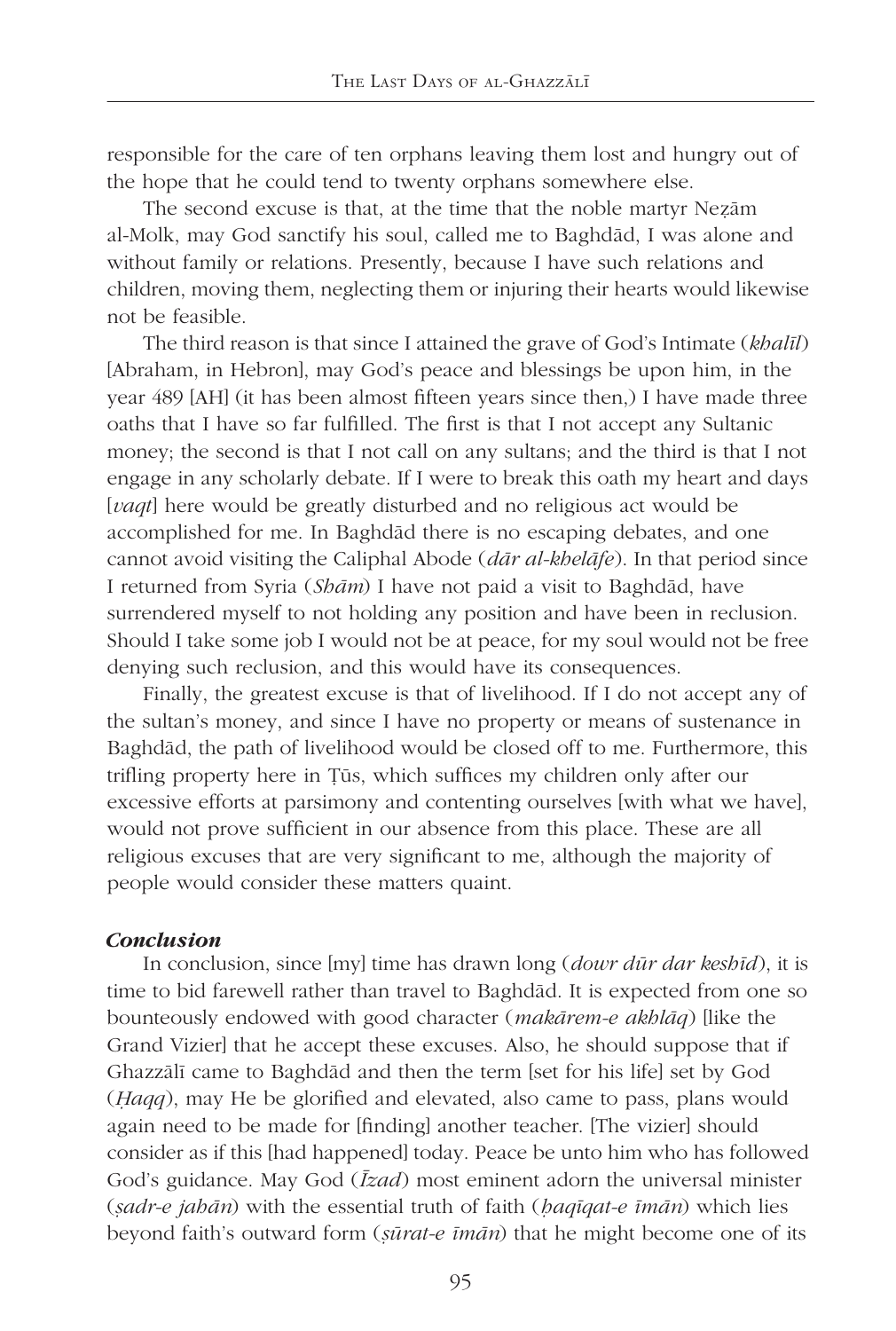Knowers. *Praise be to God for His favors, and may His blessings be upon the*  Prophet and his family. May God endow us with a loathing for the Abode of *Delusion (dar al-ghurur) and assign us to the Abode of Bliss (dar al-surur) by His mercy and the breadth of His generosity, indeed He is the most merciful of those who grant mercy.*

## **Genre of the Letter: Mirrors for Princes**

At the time al-Ghazzali composed this letter, classical Islamic political writing had already reached its full maturity. Just as al-Mawardi's (d. 450/1058) *al-Ahkam al-sul†aniyya* formulated a coherent Islamic political theory from a juridical point of view, the more practical "Mirrors for Princes" genre fit the ancient Sassanian notion of just rule into an Islamic idiom. Al-Ghazzali and his patron, the inimitable vizier Nizam al-Mulk, both wrote exemplary works in this genre, combining the language of Islamic piety and holy law with the practical political advice inherited from the Pahlevi *Andarz-name* (advice literature). This Persian literature probably first entered the Islamic tradition in the late Umayyad period through translations of texts like the "*Ahd Ardashir*. 16 Other Persian texts were later translated by Ibn al-Muqaffa' (d.c. 139/756) in the early Abbasid period.17 The syncretic nature of this genre and its synthesis of Near Eastern traditions is no more evident than in Nizam al-Mulk's eclectic *Siyasat-name*, which cites the political wisdom of Alexander the Great, Sassanian kings and the Companions of the Prophet within a few pages.<sup>18</sup>

Also steeped in Persianate, Hellenistic and Islamic traditions, al-Ghazzali penned the *Nasihat al-muluk*, "The Advice of Kings," in which he dubbed the sultan the "Shadow of God" and called upon the ruler to preserve the famous Circle of Justice. In this classical Persian ideal of government, a pious monarch strengthens his dynasty by maintaining the perfect balance between taxation and military spending under a consummately just eye.19 For both ruler and the ruled, a fear of God and devotion to justice are requirements for prosperity.<sup>20</sup> Works like the *Siyasat-name* and *Nasihat al-muluk* express this ideal of a just ruler through stories that portray kings like Sultan Mahmud of Ghazna engaged in their daily prayers and personally tending to the most minor infractions of the law.21 Al-Ghazzali's letter to Muhammad b. Fakhr al-Mulk reiterates these motifs by reminding the vizier to fulfill his religious obligations (*fara*"*ed*) and warning him against allowing any injustice to appear in his realm.

In al-Ghazzali's time it was not novel for scholars to encapsulate such advice in letters to viziers. An earlier scholar and Sufi named Abu al-Hasan al-Bustī (d.  $478/1085-6$ <sup>22</sup> had written Nizām al-Mulk reminding him of his duties and even quoting a similar letter written to the Buyid vizier al-Sahib b. 'Abbad (d. 385/995) a century earlier.23 In the *Fada*"*il al-anam* alone we have twelve letters that al-Ghazzālī wrote to viziers and five to military commanders.<sup>24</sup> Like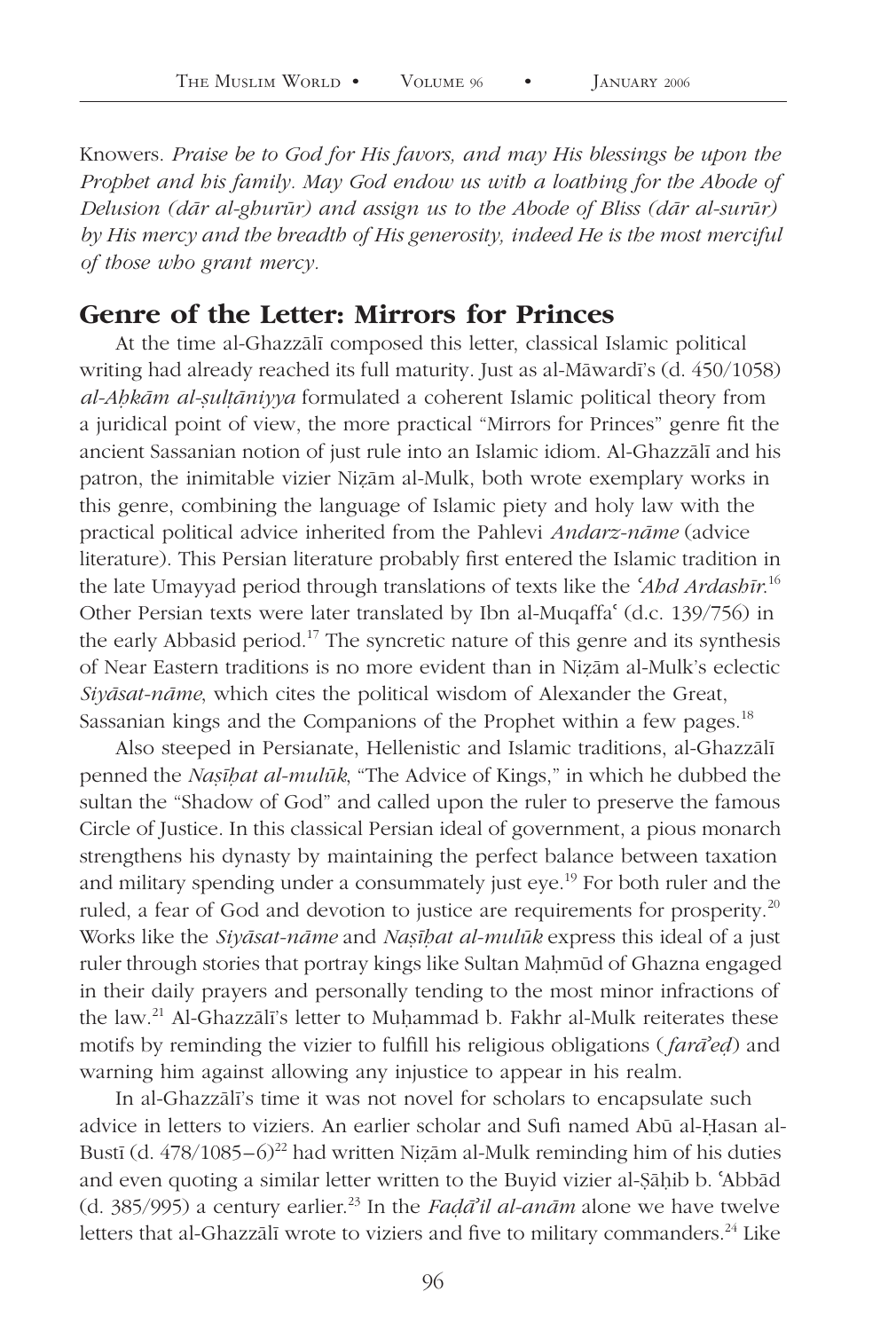his letter to Muhammad b. Fakhr al-Mulk, these correspondences address specific and often banal topics. Even when addressing the Seljuq sultan himself, however, al-Ghazzali does not hesitate to draw from the Mirrors for Princes genre with advice like "today it has reached such a point that [for a ruler] one hour of justice is the equivalent of a hundred years of worship."25

# *Khass and* [*Amm***: the Elite and Commoners in Islamic Intellectual and Political Culture**

Al-Ghazzali's choice to divide human beings into the three distinct levels of "*amm*, the vulgar masses; *khass*, the elite or the elect; and *khass al-khawass*, the select elite of the elite, draws on an elitist strain in Islamic social and intellectual history that has its origins in late Umayyad and early Abbasid times. The terms "*amm* (or "*amma*, pl. "*awamm*), meaning "general, common, or plebian," and *khass* (or *khassa*, *khusus*, or pl. *khawass*), meaning "specific, elite, or select" are ubiquitous in Islamic sciences and literature. Like other terms such as *asl* and *far*", the pervasive "*amm* / *khass* distinction binds together the disparate and stratified branches of the Islamic sciences as well as broader expressions of Islamic civilization as a whole. In an instance of what one might term the "logocentrisme"26 of Islamic thought, words such as *khass* and "*amm* serve as conceptual touchstones wherever they appear, their specific connotations and technical implications shifting in context while their general import ties both text and reader to the united worldview that defines Islamic civilization. Thus, Muslim jurists speak of *nass* "*amm* and *nass khass* in the Qur'an and hadith, alluding to legal injunctions that should be interpreted as either broadly applicable or specific to certain persons or circumstances.<sup>27</sup> The lands belonging to rulers from the Abbasid caliphs to the Ottoman sultans were deemed *khass*, or private, and al-Ghazzali addresses another letter to the Seljuq ruler with both a public ("*amm*) and a private (*khass*) request. The former is his plea on behalf of the drought-stricken inhabitants of his native Tus, while the latter cautions the sultan to ignore petty accusations leveled against the scholar by his rivals.28 A ruler's *khassa* constituted his court or elite retinue, while the '*a*<sup>*mma*</sup> were the masses he ruled.<sup>29</sup>

Unlike other salient Islamicate terms such as *asl* and *far*", however, "*amm* and *khass* do not originate in the Qur'an. Rather they make their first appearance in a religious or legal context in the hadith literature that developed in the first century and a half of Islamic history. There the two words generally denote one's familiars versus the general public. Ahmad b. Hanbal (d. 241/855) transmits a report in which *khassa* simply means "familiars" or "friends and family."30 In the *Sunan* of Ibn Maja (d. 273/866) we find Anas b. Malik quoting the Prophet identifying God's people (*ahlin*) as "the people of the Qur'an, the people of God and His intimates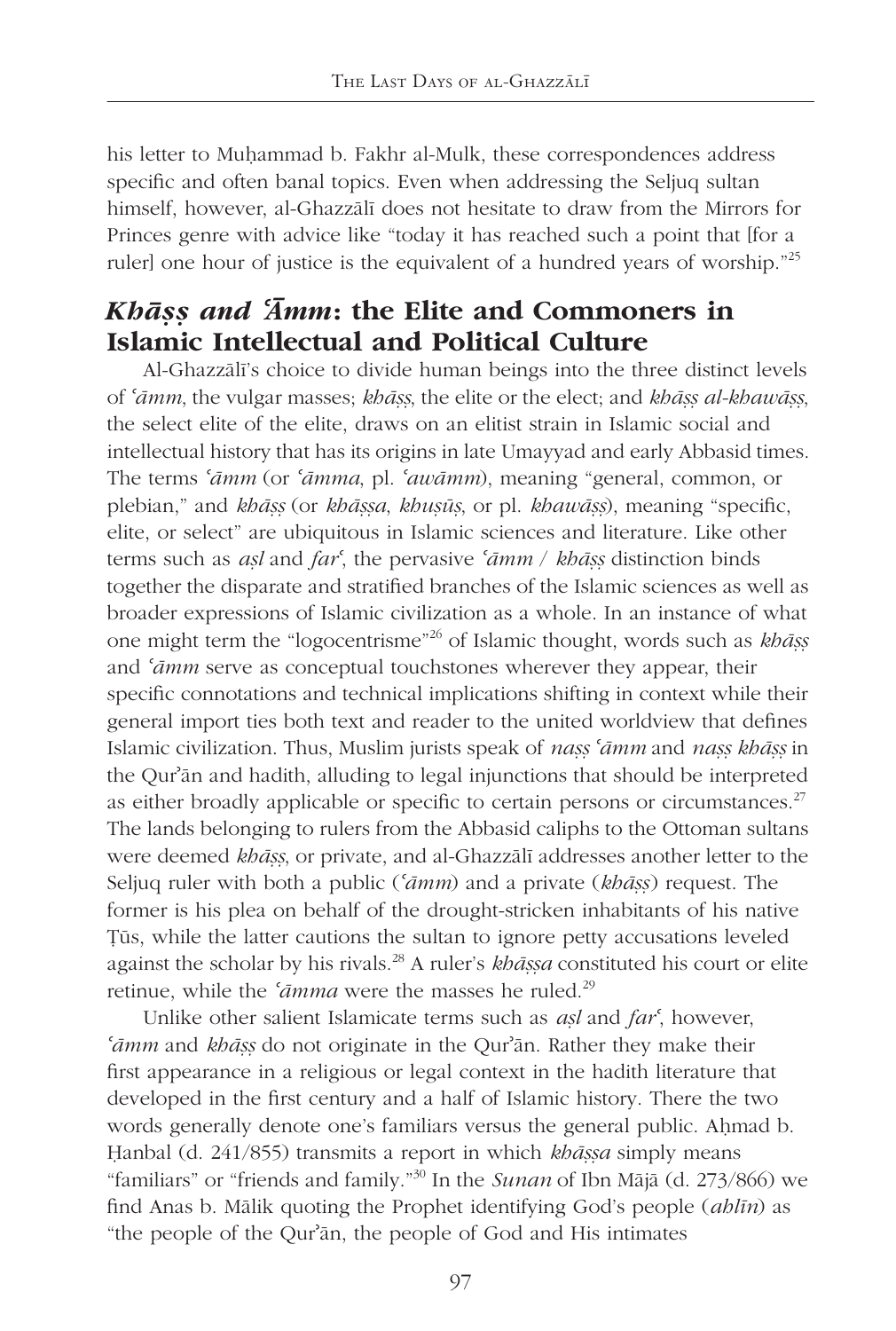(*khassatuhu*)."31 In the *Kitab al-zuhd wa al-raqa*"*iq* of 'Abdallah b. al-Mubarak (d. 181/797), the author quotes one Bilal b. Sa'd (d. between  $105-125/724-$ 743) as saying "indeed disobedience to God done covertly only harms those directly involved (*khassataha*), but if it is made public and not rectified it harms the general public (*al-'āmma*).<sup>32</sup> Decades earlier, al-Hasan al-Bașri (d. 110/728) narrated a hadith in which the Prophet instructs his followers to be merciful, adding "this is not the mercy of one of you towards himself, his progeny or his familiars (*khassatuhu*), but rather towards the people at large (*al-'āmma*). . . "<sup>33</sup>

This original juxtaposition of "familiars" versus "general public" also appeared in a political context during the early second century of Islamic history.<sup>34</sup> Just as this milieu produced Prophetic hadith in which devout believers are "God's intimates (*khassatuhu*)," so does the historian al-Mas'udi (d. 345/956) tell of the Umayyad caliph 'Umar b. 'Abd al-'Aziz's (d. 101/720) personal retinue (*khassa*).35 The concept of familiarity or closeness was clear in these political circumstances. For example, Yazid b. al-Muhallab (d. 104/ 720–1) is described as having enjoying "intimacy (*khassa*)" with the Umayyad caliph Sulayman b. 'Abd al-Malik (d. 99/717), who regularly sat this advisor next to him on his throne.36 The influential political treatise "*Ahd Ardashir* is replete with juxtapositions between the *khassa*, the ruler's ministers and junta, and the governed masses ("*amma*).37 By the time of Nizam al-Mulk, *khassa* was an indispensable term for the ruler's ministers and elite retinue.

As the early pietism and nascent scholarly culture of the first Islamic century matured into the cosmopolitan Near Eastern atmosphere of the Abbasid period, *khass* and *"amm* developed from the distinction between familiar and general to the dichotomy between elite and common. This transition was natural for scholars and litterateurs whom the state often either patronized or employed as secretaries and judges. Sophistication and proximity to the state thus went hand in hand. The scion of a noble Persian family and an advisor to the Abbasid caliph al-Mansūr (d. 158/775), Ibn al-Muqaffa' endows the terms with the notion of a small, sophisticated elite as opposed to the uncultured masses. $38$  Al-Jāḥiz (d. 255/869), who wrote many of his letters for the political elite, composed a treatise describing the characteristics of these commoners in Abbasid society (*Risala fi wasf al-*"*awamm*).39 Al-Jahiz's younger contemporary, the judge Ibn Qutayba (d. 276/889), adorned his letters with assertions such as "scholars would prohibit the masses (*al-*"*awamm*) from asking too many questions, [since] to be presented with something of which one is ignorant is safer than being presented with something of which one has knowledge."40 This shielding the uneducated from knowledge that might harm them can be traced back as early as Mālik b. Anas (d. 179/795) in the mid second/eighth century.<sup>41</sup>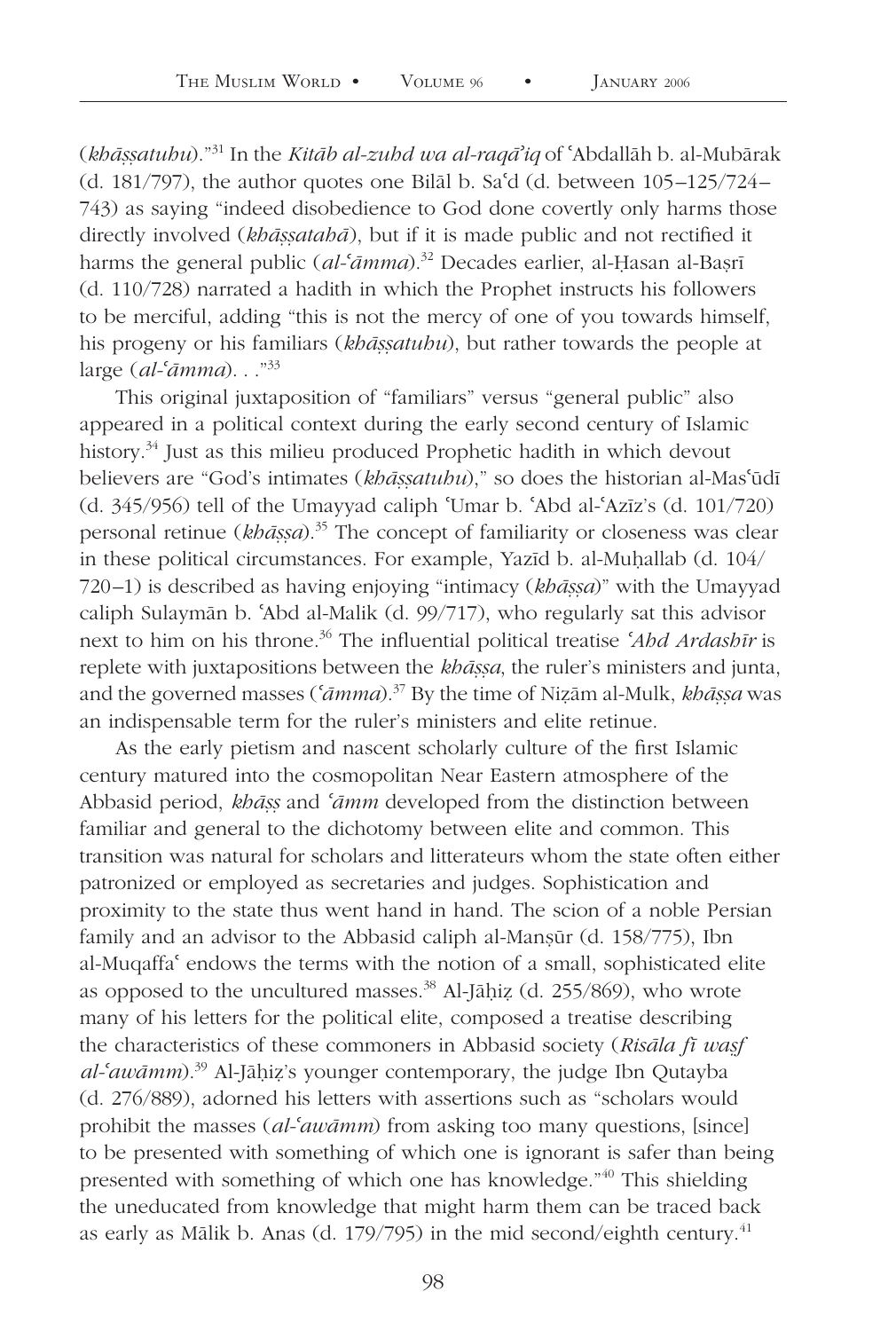Later scholars carried this distinction to more theoretical levels. In his division of the different fields of knowledge, the philosopher Abu al-Hasan al-'Amiri (d. 381/992) explains that only the educated and gifted *khassa* should learn or practice the sciences (*sina*"*at*), guiding the blissfully ignorant "*amma*. <sup>42</sup> This would remain a central usage of *khass* and *"amm* until the modern period. Administrators and viziers looked down upon the vulgar masses and emphasized the need to guide them properly. Nizam al-Mulk, for example, describes the licentious and disgraceful sexual communism of the Mazdakean heresy as appealing especially to the "*awamm*. 43

Al-Ghazzali was very much a product of this stratified intellectual culture. Debate has raged over whether or not the famous scholar cultivated esoteric doctrines that he hid from all but his finest students.<sup>44</sup> Indeed his writings are pregnant with suggestive statements such as "you have wrapped on a door opened only to the most discerning scholars . . . and the breasts of those free [souls] are the tombs of secrets." Furthermore, he cites adages such as "revealing the Secret of Lordliness is disbelief."45 The scholar Lazarus-Yafeh argues that this debate arises from a misunderstanding of al-Ghazzali's approach to teaching and Islamic religious discourse in general. Knowledge and higher truths were always the purview of the elect, who in turn guided the masses only to that knowledge which benefited them in this world and the hereafter. Thus throughout his works al-Ghazzali repeatedly quotes maxims such as "speak to people according to their minds' ability."<sup>46</sup> He states in his *Ihya*" "*ulum al-din* that a scholar should not expose commoners to an esoteric understanding of the Qur'an, for "his bonds as a common man [to religion] would be loosened, and it would not be easy to bind him in the bonds of the elite (*khawass*)."47 Al-Ghazzali's contempt for the ignorance of the masses sometimes expresses itself palpably in his writings. In his *Mi*"*yar al-*"*ilm*, for example, he criticizes scholars who have allowed themselves to be deceived by false arguments as if they were "stupid commoners" (*al-*"*awamm*   $al$ -aghbiy $\bar{a}$ <sup>2</sup>).<sup>48</sup>

# **The Tripartite Division of the Sufi World:** *[amm***,**  *khass* **and** *khass al-khawass*

Al-Ghazzali's use of "*amm*, *khass* and *khass al-khawass* to divide mankind into three classes in his letter represents an expression of a specifically Sufi worldview. Yet the role of these terms in Islamic mystical discourse has not received significant attention. There has been no attempt to trace their emergence as a framework for establishing a tripartite division of society with Sufi mystics at its apex.49 M.A.J. Beg's otherwise excellent article on "*amma* and *khassa* in the *Encyclopaedia of Islam* does not venture into the Sufi genre. Nikkie Keddie's insightful article on the elitist tendencies of Islamic intellectual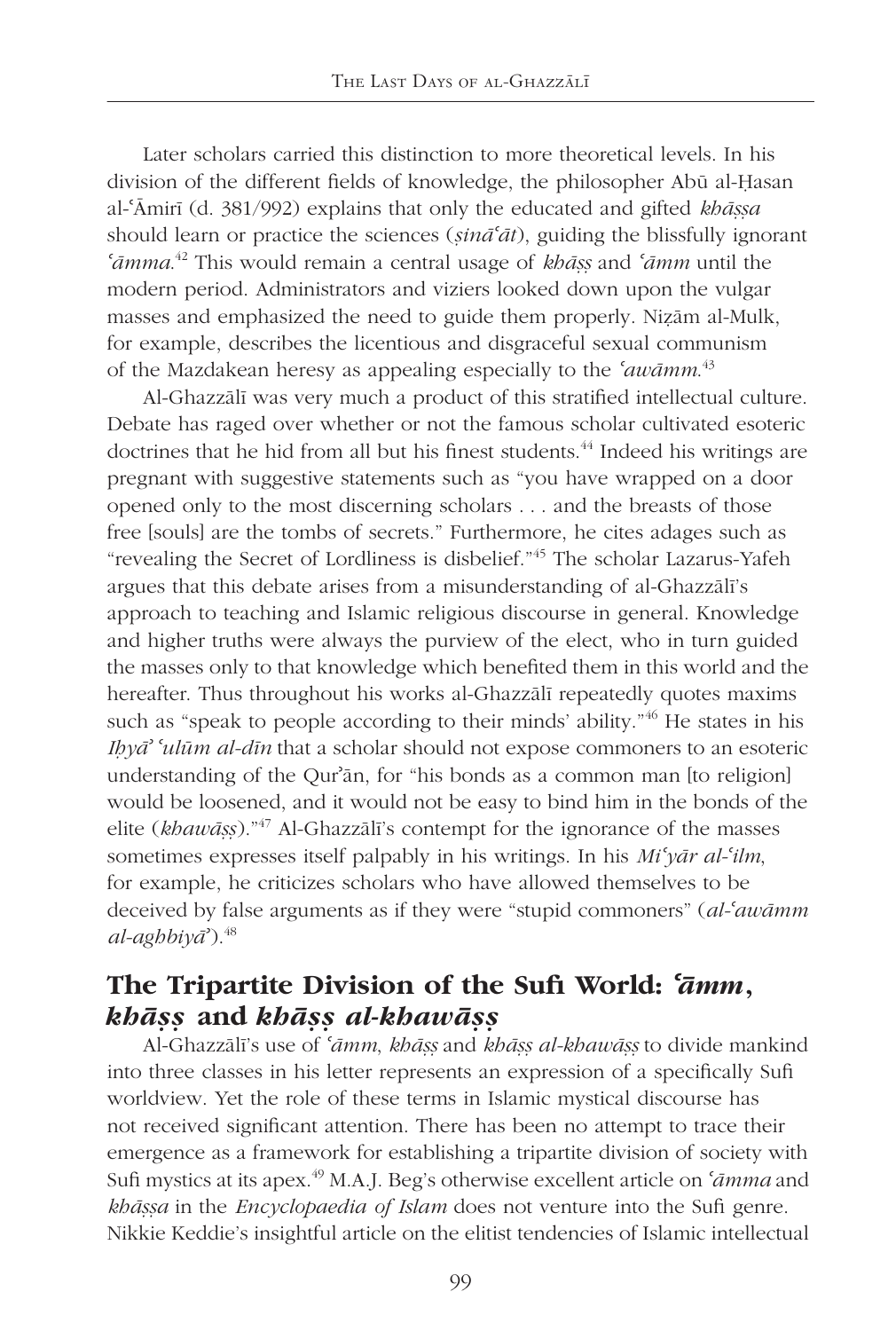and religious culture has too broad a scope for a detailed investigation of the link between these terms and Sufism.<sup>50</sup> If Sufi glossaries produced from within the Islamic tradition include the terms, they often give them either cursory or anachronistic definitions.<sup>51</sup> Furthermore, the many modern studies of Islamic mysticism are often too general to focus on such obscure issues, and even the books' indices of technical terms frequently omit *khass*, "*amm* and all their derivatives.<sup>52</sup>

We find no trace of any religious usage for *khass* and *"amm* amongst the early Muslim ascetics (*zuhhad*) to whom later Sufis would look as forbearers after Sufism had emerged as a distinct tradition with its own technical lexicon.53 In early ascetic works such as material attributed to al-Hasan al-Basri, Ibn al-Mubarak's *Kitab al-zuhd wa al-raqa*"*iq* and Ahmad b. Hanbal's *Kitab al-zuhd*, the terms appear very rarely, only denoting the general juxtaposition of familiars with the unknown. They possess no spiritual dimension.<sup>54</sup> Even in the mid third/ninth-century writings of the pivotal Sufi al-Harith al-Muhasibi (d. 243/857) the terms have no specifically spiritual significance. Although he was an important ascetic, al-Muhasibi uses the terms in the same manner as mainstream scholars of the Abbasid period; *khass* and *"amm* simply denote the elite minority and common masses in Muslim society.<sup>55</sup>

Most of the early figures associated with Sufism left no written works. For ascetics like Rabi'a al-'Adawiyya (d.c. 185/801), Bishr al-Hafi (d. 227/841)) and Ibrahim b. Adham (d. 161–3/777–80), we only have isolated sayings preserved in later works such as Muhammad al-Sulami's (d. 412/1021) *Tabaqat al-sufiyya*, 'Abd al-Karim al-Qushayri's (d. 437/1045) *Risala*, Abu Nu'aym al-Isbahani's (d. 430/1038) *Hilyat al-awliya*", 'Abdallah al-Harawi's (d. 481/ 1089) *Tabaqat al-sufiyya*, and Farid al-Din 'A††ar's (d. 586/1190 or 627/1230) *Tadhkerat al-awleya*". The first figure they cite as employing *khass* and *"amm* in a technical sense is al-Muhasibi's contempary Dhu al-Nun al-Misri (d. 246/ 861) in the mid third/ninth century. He is quoted as saying "the "*awamm* repent for sins, but the *khawass* repent for heedlessness (*ghafla*)."56 In this statement, we see the first use of these terms to distinguish between laymen and a special Sufi caste. Margaret Smith has recognized Dhū al-Nūn's pioneering role, crediting him with the elaboration of the different stations (*maqamat*) along the mystical path.57 After him, the terms *khass* and *"amm* divided Sufi mystics from religious society at large and became prevalent in Baghdād among the disciples of al-Junayd (d. 298/910), the epicenter of classical Sufism, and in the Khorasan school of mysticism.<sup>58</sup>

The *khassa* came to correspond to those elect who devote themselves to the mystical path and whom God has initiated into its secrets. The "*amma* consists of the laymen for whom the basic requirements of faith and the sacred law (*shari*"*a*) suffice. For the great mystic Ibn Mansur al-Hallaj (d. 309/922), the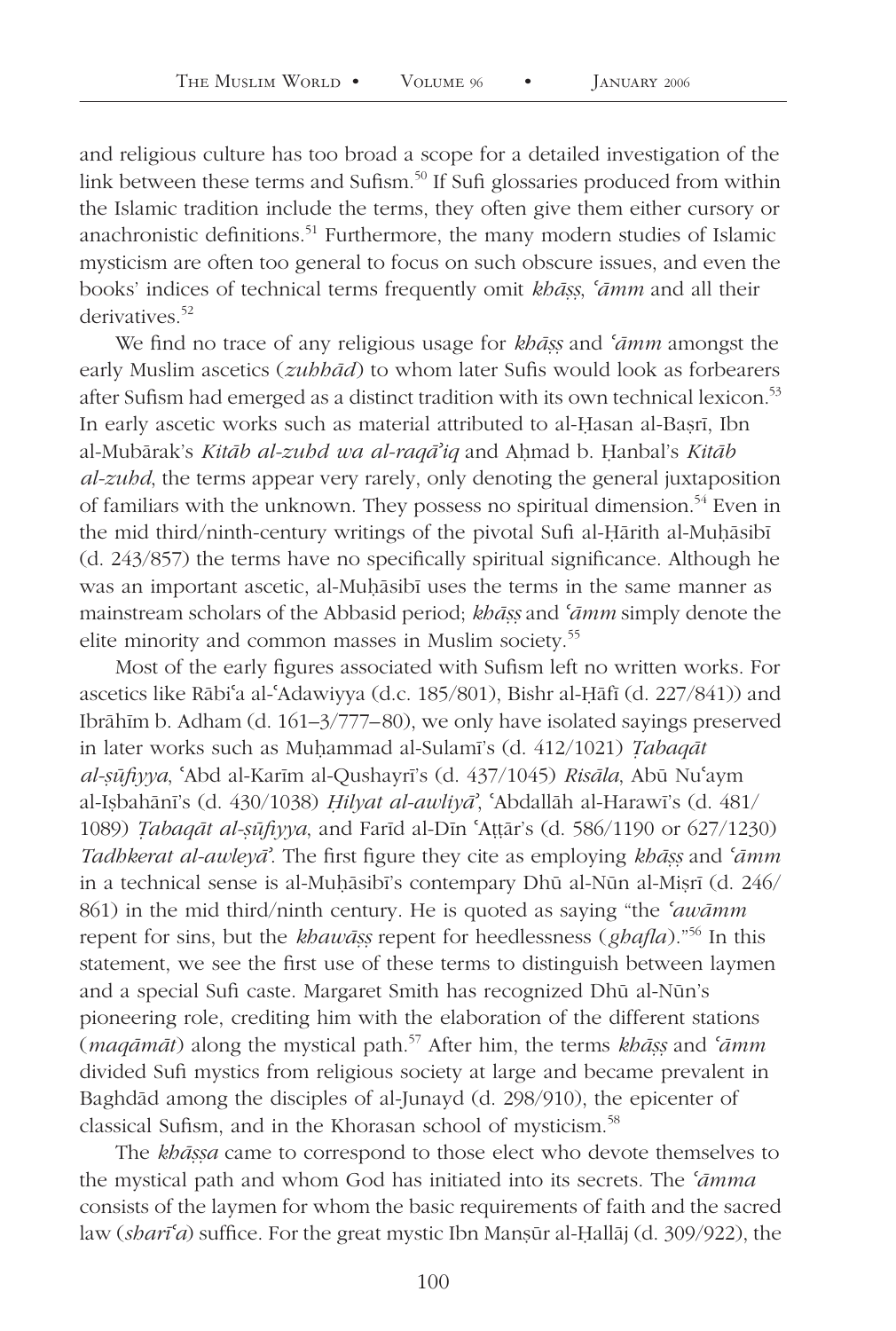*khassa* are "the professional mystics" as opposed to the uninitiated "*amma*. 59 While the masses are separated from God's reality, the elect enjoy a different relationship with the Divine and are exposed to its majesty. Only the elect experience the bliss of encountering God.<sup>60</sup> The famous Sufi master al-Qushayri writes in his *Risala* that "the masses ("*awamm*) are shrouded by the veil [between man and God], while [God] is constantly revealed (*tajalla*) to the elect (*khawass*)."61 The elect thus understand God's commands in the light of their desire to know Him and devote themselves exclusively to His worship. The "*awamm* obey God out of fear of divine retribution and hellfire, while the elect heed God for His sake alone.<sup>62</sup> In Dhū al-Nūn's statement about the repentance of the *khawass*, so intent are these elect on constantly remembering God and so close is their tie to Him that even a moment's neglect is tantamount to a sin in their eyes. Abu Talib al-Makki (d. 382/993 or 386/ 996), whose comprehensive Sufi manual *Qut al-qulub* had a large impact on al-Ghazzālī, uses 'āmm and khāss in essentially the same manner.<sup>63</sup>

It remains to be seen whether mysticism borrowed the *khass* / "*amm* bifurcation from political culture. Regardless, in both realms the usage stemmed from the general import that the terms displayed in the hadith literature. Sufis expressed *khassa* in its abstract meaning of intimacy with God through the term *khususiyya*, a word equated with sainthood (*wilaya*). The notion of personal familiarity attached to *khass* in hadith literature was the root of *wilaya* and *khususa*, both of which portrayed the Sufis as God's inner circle. In his work *Khatam al-wilaya* the Sufi master al-Hakim b. 'Ali al-Tirmidhi (d. 285/898 or 318/930) therefore devotes a chapter to the prophets and God's intimates (*khassa*).64 In his exegesis of the Qur'an, al-Sulami ties *khassa* and *wilaya* together, noting the ways in which God has elected (*khassa . . . bi-khassatihi*) the Prophets, saints (*awliya*") and the true believers.65 Al-Junayd explained these saints' relationship to the masses. In one of his letters he identifies his addressee as one of those who know God (*ahl ma*"*rifatihi*) and whom God has elected (*khassa*) by granting him a true understanding of the Qur'an. Al-Junayd then urges him to guide the ignorant and misled masses.<sup>66</sup> In reciprocation for this direction, the major early Sufi authority Sahl al-Tustari (d. 283/896) asserts that all people must believe in the existence of the spiritual elect (*khususiyya*).67 Two centuries later al-Ghazzali adds that, along with basic religious obligations, the "*awamm* should devote themselves to supporting the elect so that these sages could seek true knowledge.<sup>68</sup>

The emergence of *khass* and *"amm* in the budding Sufi lexicon was part of a major transition occurring in Sufism. Dhu al-Nun's teachings introduced the notion of gnosis, or an elevated knowledge of God that revealed His oneness to His elite devotees.<sup>69</sup> At this time mystics such as al-Junayd and Abū Yazīd al-Bișțāmī (d. 261–4/874–8) began seeking direct experience with the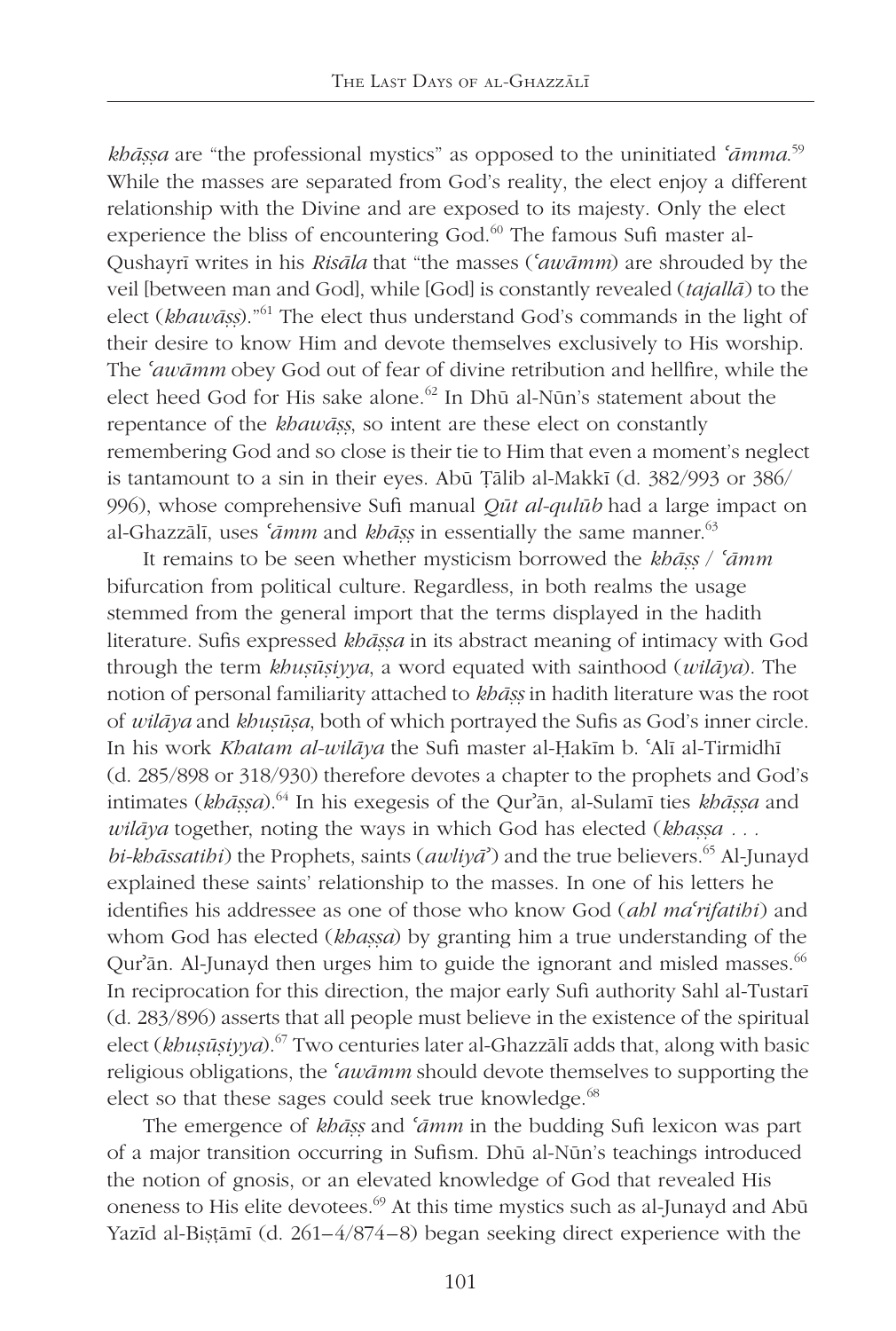Divine and the annihilation of the self before God's transcendental unity. This ecstatic drive to know God in the most immediate sense was a departure from the sober piety and rigorous religious discipline found amongst earlier ascetics in works like Ibn al-Mubarak's *Kitab al-zuhd*. Marshall Hodgson observed that in this period "a new dimension was being added to the expectations mystics had of what mystical experience could lead to."<sup>70</sup> From the material that has survived it appears that at this time Dhū al-Nūn first elaborated the tripartite division of people in relation to their knowledge of the Divine.<sup>71</sup> 'Attār quotes him as saying:

Knowledge exists on three levels: the first is the knowledge of God's oneness (*towhid* ), which is for the masses of believers ("*amme-ye mo*"*menin*); the second is the knowledge of compelling argument and elucidation (*hojjat va beyan*), which the wise, cultured and scholarly possess; the third is the knowledge of the attributes of the Absolute Unicity (*vahdaneyyat*), which is the dominion of the saints (*ahl-e*   $vel$ *ā* $\gamma$ *at* $)$ .<sup>72</sup>

'Attār was writing nearly four hundred years after Dhū al-Nūn, whose aphorisms are preserved only by later authors. The evidence from 'Attar's *Tadhkerat* alone thus does not suffice for dating the emergence of the tripartite division with Dhu al-Nun. The Egyptian Sufi's student, Sahl al-Tustari, however, echoes this tripartite distinction in his surviving exegesis of the Qur'an. There he divides men into the masses of the believers ("*ammat al-mu*"*minin*), the "*ulama*", and finally the Prophets and the righteous (*siddiqun*).73 Sahl's younger contemporary al-Junayd's threefold division of religious men into the ritually devoted who worship God out of fear, the ascetics, and finally the Sufi mystics strengthens evidence for the emergence of the tripartite division by this time.74

After Dhū al-Nūn's time the tripartite division acquired a central role in Sufi discourse and crystallized around three terms. In addition to the *"amm* and *khass* distinction between the masses and the more devoted ascetics, the third level stemmed from Hodgson's "new dimension" of a direct experience of the Divine. Like the early Christian Gnostic groups of the second century CE that divided humanity into three tiers, this third level was one of gnosis (*ma*"*rifa*), whose practitioners ('*arifun*) sought an immediate knowledge of God.<sup>75</sup> One of al-Junayd's associates, Abu al-Hasan al-Nuri (d. 295/907) thus groups men's hearts into three tiers, with the third and most pious that of the gnostics ("*arifun*).76 In his early fifth/eleventh century work *Tabaqat al-sufiyya*, al-Sulami quotes Sahl as dividing the trials and pitfalls ( *fitan*) facing believers into the three levels of the *"awamm*, *khawass*, and "*arifun*. <sup>77</sup> Several decades later al-Qushayri records a statement detailing these three increasingly demanding stages of asceticism.78 For al-Sulami and al-Qushayri's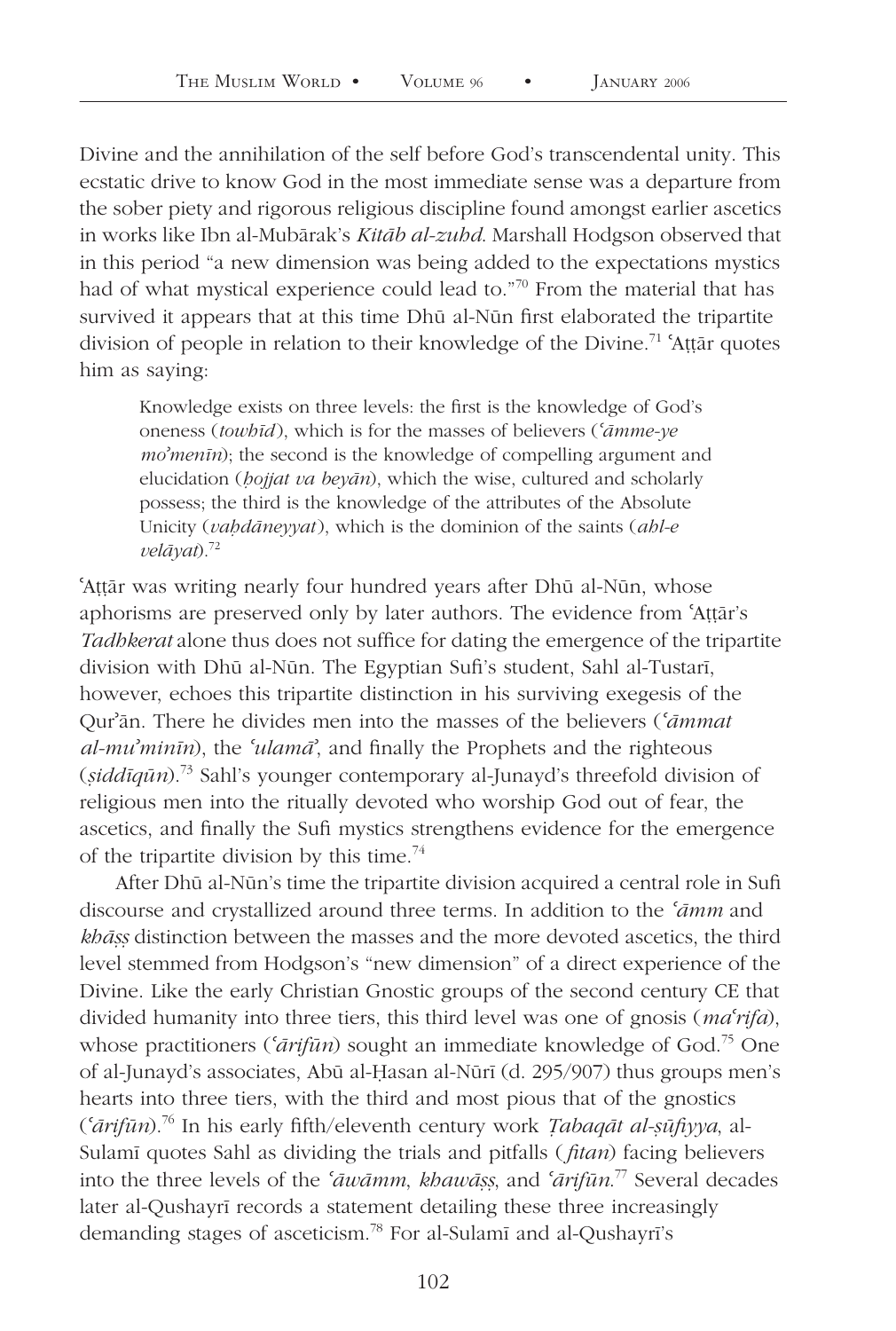contemporary Abu Nu'aym al-Isbahani, the term "*arif* served as a mainstay for denoting the true Sufis.79

The concept of gnosis continued to define the topmost level in the Sufis' tripartite division of mankind, but in the late third/early tenth century another term entered mystical discourse and superceded "*arif* as the designation for man's ultimate relationship with the Divine. The first occurrence of the term *khass al-khawass* (or its Arabic and Persian variants of *khusus al-khusus* and *khass-e khass*) I found appears in the *Kitab al-luma*" of the Khorasani Sufi Abu Nasr al-Sarrāj (d. 378/988).<sup>80</sup> This seminal work represents a concerted and organized explanation of Islamic mysticism, featuring a chapter that systematically defines Sufi jargon. Al-Sarraj resorts to a quote from the Baghdad mystic Abu Bakr al-Shibli (d. 334/948) to explain *khusus al-khusus*. Al-Shibli states that his master al-Junayd asked him what he had heard about the term and what his opinion was concerning it. $81$ 

This anecdote about al-Junayd discussing what appears to be an unfamiliar term with his younger student seems accurate. Al-Junayd's surviving works bear no trace of this highly formalized lexicon, while his disciples clearly employed this term.<sup>82</sup> It therefore seems both appropriate and convenient to date the emergence of the term *khass al-khawass* at this juncture between al-Junayd and his student al-Shibli, whom he respected a great deal.<sup>83</sup>

Unlike the term *khass*, however, *khass al-khawass* did not flourish in political discourse. Although al-Mas'udi does use *khass al-khass* in a political context in his *Murūj al-dhahab* at approximately the same time as al-Shiblī,<sup>84</sup> the term is conspicuously absent from the Abbasid secretary Abu 'Abdallah al-Jahshiyari's (d. 331/942) *Kitab al-wuzura*" *wa al-kuttab*. Considering that author's intimate knowledge of Islamic political culture up to his time and his liberal use of *khass* and *"amm* throughout his book, this absence suggests that the superlative form *khass al-khawass* was not widely used on the early tenth century political scene.<sup>85</sup> Neither do the term and its variants appear in al-Mas'udi's *Ithbat al-wasiyya li-l-imam* "*Ali b. Abi Talib*, a politically charged defense of the Shiite doctrine of the Alid right to religious leadership.<sup>86</sup> Finally, although al-Ghazzali uses the term in several of his Sufi works, he does not employ *khass al-khawass* in his political treatise *Nasihat al-muluk*.

In mystical discourse, however, the elitist idiom of "*amm* / *khass* / *khass al-khawass* provided a convenient and well-understood tool from the fifth/ eleventh century on. Although its usage differed slightly according to author and context, this idiom became the Sufis' primary means of ranking mystical awareness, from the uninitiated masses, to the Sufi neophyte and finally the accomplished mystic. Thus al-Sarraj relied on the three terms to list the stations of faith in God ("*ilm al-yaqin*, "*ayn al-yaqin* and *haqq al-yaqin*).87 A century later 'Ali Hujviri (d. 465–9/1072–7) of Ghazna, who wrote the first Persian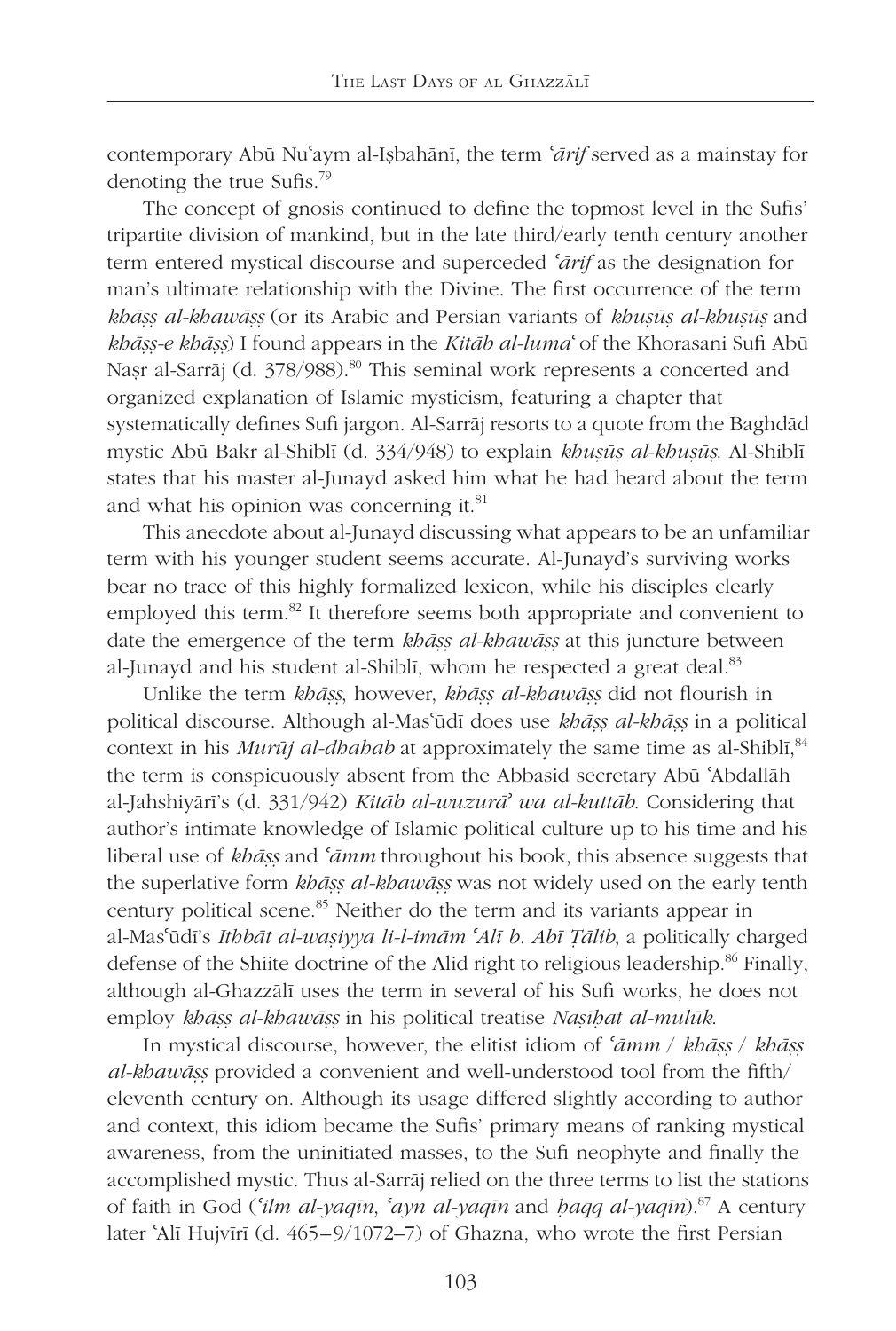treatise on Sufism, employed the same three terms to the same end.<sup>88</sup> The most conspicuous use of this phrasing of the tripartite division appears in 'Abdallah al-Harawi's (d. 481/1089) comprehensive Sufi glossary *Manazil al-sa*"*irin*. There the author divides almost every Sufi concept he addresses, from God's unicity (*tawhid*) to spiritual discipline (*riyada*), into the three levels of "*amm*, *khass* and *khass al-khass*. 89

It is thus no surprise that in his letter al-Ghazzali chose this idiom to divide mankind into those obsessed with worldly goods, the religiously devout, and the mystical elite. This tripartite division had become commonplace amongst Sufis, and the great scholar frequently employed it in his works. It appears prominently in his *Mishkat al-anwar*, which al-Ghazzali begins by explaining that the word "light" has different meanings according to the three levels of people, the "*amm*, *khass* and *khass al-khawass*. <sup>90</sup> Later in the work the scholar undertakes an exegesis of the mystical hadith in which the Prophet states that God has seventy veils of light and darkness. There, he again divides mankind into the three groups, the lowest veiled by total darkness, the second by an admixture of light and darkness, and the third by sheer light.<sup>91</sup> Of this elect gnostic class, the most elite are the *khass al-khawass* whose piercing knowledge of God and His oneness effaces their essence and brings them into mystical union with the Divine.<sup>92</sup>

# **Conclusion: Sufism's Terminological Authenticity and Life after al-Ghazzali**

Much of the controversy surrounding the authenticity of Sufism in the Muslim world has centered on the relatively late development of the Islamic mystical tradition. Sufis hold up early ascetics such as Ibrahim b. Adham and al-Hasan al-Basri as the progenitors of the mystical tradition and its authoritative guarantors amongst the early Muslim community. Yet we see that the "*amm* / *khass* and *khass* al-khawass terminology so prominent in Islamic mystical discourse after its efflorescence in the fourth/tenth to sixth/twelfth centuries did not appear in early Sufi writings. Moreover, these terms are absent even in the Sufi tradition's later depiction of its early pioneers. As early as the fourth/tenth century, Sufis recognized this dearth of an early nomenclature, explaining that "today Sufism (*tasawwuf* ) is a name without a reality, it was once a reality without a name."93

Yet an overemphasis on Sufism's tangible origins in preserved texts clouds the important issue of the tradition's organic roots in Islam. Moreover, casting an overly diachronic eye on the Sufi tradition ignores Nicholson's insight on Ibn al-'Arabi's (d. 638/1240) usage of *khusus al-khusus*, a notion whose underlying meaning he describes as "almost as old as Súfism itself."94 Indeed the tripartite division of people according to their submission to God and grasp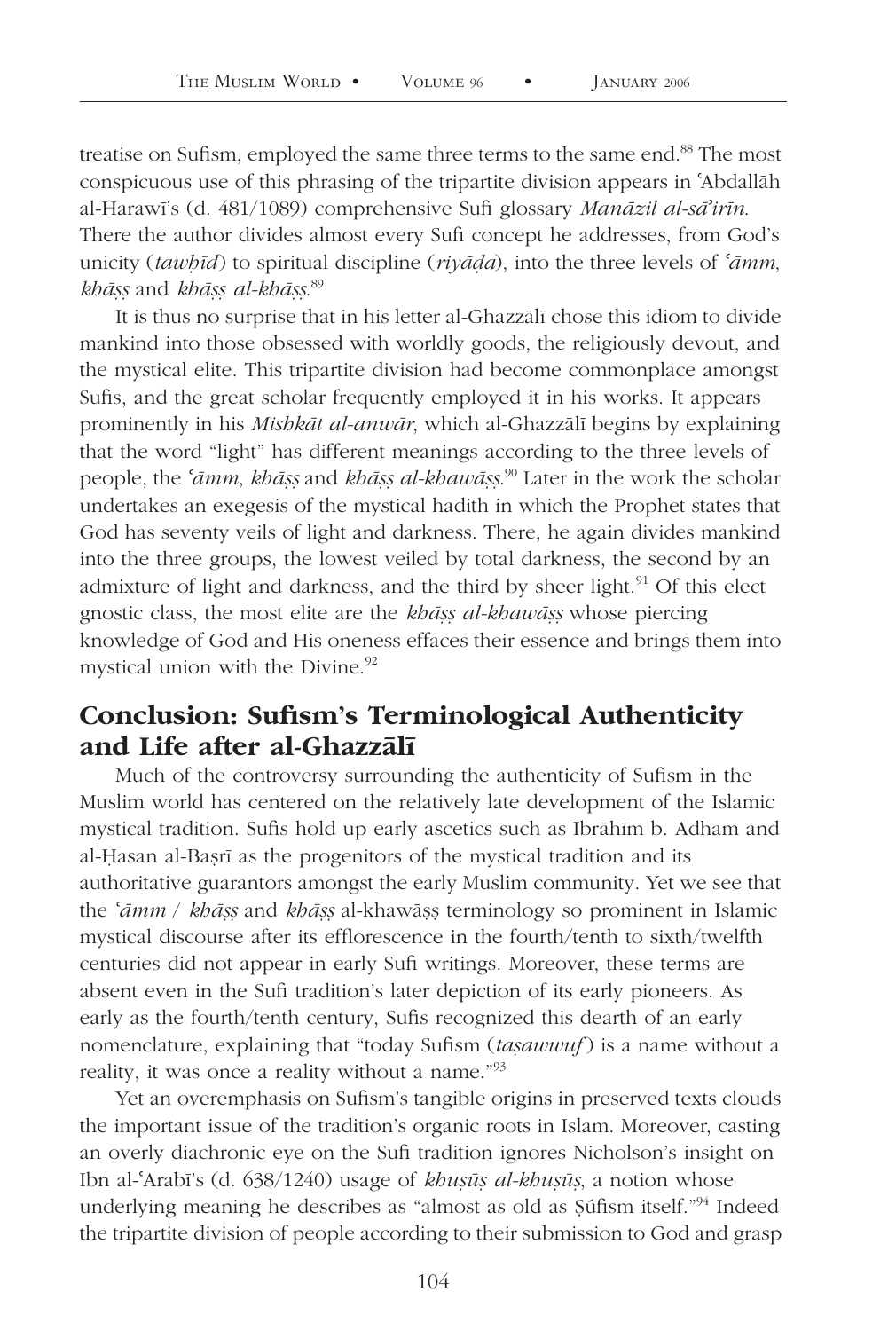of His reality may be seen expressed in the Qur'an. One such verse states that the communities to whom God has revealed His books are divided into those who wrong their own souls, those who take a middle course in religion, and those "who are the foremost in doing good (*sabiq bi-al-khayrat*, Qur'an 35:32).<sup>95</sup> As part of his effort to prove the orthodox character of Sufism, al-Sarraj uses this verse to ground the notions of *khass* and *khass al-khawass* in the Qur'ānic paradigm.<sup>96</sup> Al-Ghazzālī himself begins his letter to Muhammad b. Fakhr al-Mulk with a reference to this duty of striving for preeminence in doing good.

Whatever the conceptual authenticity of the tripartite division in the Qur'an, it is nonetheless clear that neither this distinction nor the "*amm* / *khass* or *khass al-khawass* model appeared in the Sufi tradition until the second half of the third/ninth century. The tripartite division was a feature of Near Eastern Gnosticism from as early as the second century, but even with the Islamic tradition's adoption of Gnostic ideas, this development probably stemmed from the very nature of the Sufi calling itself. As Margaret Smith points out, the early Muslim ascetic tradition as evidenced in the work of Ibn al-Mubarak and al-Hasan al-Basri, was founded on supererogation. The practices of these early devotees centered on superceding the normal religious requirements of the masses and attaining higher levels of piety.<sup>97</sup> Later mystics like Dhū al-Nūn and Sahl al-Tustari were intimately acquainted with the intellectual milieu of the Abbasid world.98 In an environment where intellectual giants like al-Jahiz and Ibn al-Qutayba had divided the political, social and religious world into two classes, Sufis would require a third and higher level that acknowledged their superlative devotion. This may explain why the term *khass al-khawass* was effectively limited to mystical discourse. Even within this Sufi community the stage was set for laymen ("*amma*) and ascetics (*khassa*). Those gnostics who sought the "new dimension" of salvational knowledge would need a class for themselves. Moreover, as the adherents of Islamic mysticism increased in the fourth/tenth and fifth/eleventh centuries, Sufis like Hujviri worried about "fraudulent claimants to the Way."99 If some of those claiming to be part of God's *khassa* were mere charlatans, then a third and higher level was necessary for the truly sincere.

It may also have been the very marginal nature of the Sufi movement in this period that led to the important role that terms like *khass al-khawass* would acquire in Islamic mystical thought. Heterodox groups derided and occasionally forced into dissimulation naturally had to develop a worldview that deemed "the majority of Muslims as, at least for the present, too misled and unenlightened to appreciate higher truths."100

It thus seems natural that in the wake of al-Ghazzali's successful adoption of Sufism into orthodox Islamic tradition, the "*amm* / *khass* / *khass al-khawass*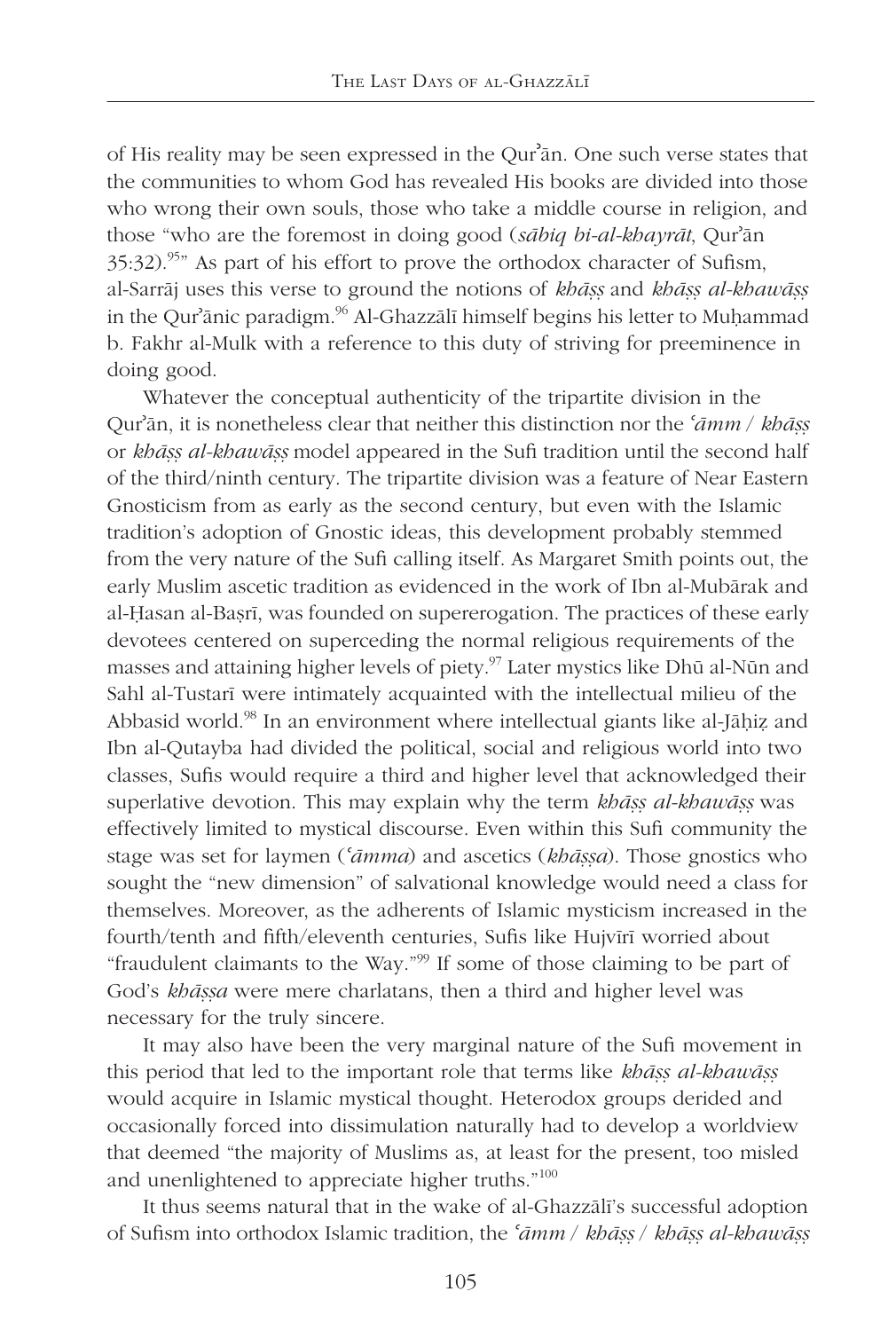triad lost much of its barbed and condescending tone. The decades after the famous scholar's death saw the institutionalization of Sufi brotherhoods that brought mysticism to the masses.101 Al-Ghazzali had already included non-Sufi "*ulama*" among the ranks of the "*awamm*, <sup>102</sup> but as mysticism spread well beyond its original spiritual elite the tripartite division served more as an internal ranking within Sufism and less as a means of dividing up human society as a whole. Over a century after al-Ghazzali's death another Persian mystic, Nur al-Din Isfarayini (d. 639/1242), applied this tripartite ranking to both saints and prophets. He proposed that both these revered classes be divided into "*awamm*, *khass and khass al-khawass*. <sup>103</sup> If one could refer to God's prophets as "*awamm*, the term had clearly matured from the stupidity and iniquity associated with it in al-Ghazzali's time. Isfarayini's contemporary Muhyi al-Din b. al-'Arabi's usage of the three terms differs according to context, with the bottom end of the spectrum ("*awamm*) ranging from the believers in general to an average Sufi adept. In all cases, however, Ibn al-'Arabi employs the terms as an internal ranking for either the believing or mystical community.104 Gone is al-Ghazzali's damning dismissal of the "*awamm* as "the people of heedlessness" obsessed with worldly aims. In his encyclopedia of Sufi terms, *Mu*"*jam is†alahat al-sufiyya*, 'Abd al-Razzaq al-Kashani (d. 730/1330) simply defines the "*awamm* as scholars who limit themselves to the exoteric study of law.105

## Endnotes

1. This reading of the scholar's name follows Brockelmann, Helmut Ritter and Jalal al-Din Homa'i, while the Cairo edition of al-Subki's *Tabaqat al-shafi*"*iyya* has it Ilkiya al-Harrasi; see Carl Brockelmann, *Geschichte der arabischen litteratur* (Leiden: E. J. Brill, 1943), 1:489; Helmut Ritter, rev. of "*Makatib-i Gazzali ba-nam-i Faya*"*il al-anam min rasa*"*il Huccatalislam*," *Oriens* 8:2 (1955): 355; Jalal al-Din Homa'i, *Ghazzali-name*, 2nd edition ([Tehran]: Ketāb Forūshī Forūghī, 1964), 201 and 313–5; and Tāj al-Dīn al-Subkī, *Tabaqat al-shafi*"*iyya al-kubra*, ed. 'Abd al-Fattah Muhammad Hilw and Muhammad Muhammad al-Tanahi, 10 vols. (Cairo: Ma†ba'at 'isa al-Babi al-Halabi, 1386/1967), 5:292. Homa'i corrects what he considers a mistaken death date for Harasi in al-Subki's *Tabaqat*.

2. Harasi died in the first month of 504AH, a year and a half before al-Ghazzali. Assuming that the correspondence between al-Ghazzali and the Seljuq officials took place in the months following Harasi's death, it is probable that al-Ghazzali wrote this letter approximately one year before he died.

3. Although such a personal communication written during the last year of al-Ghazzali's life offers an insightful glimpse into his mindset, this letter was probably not his last composition. His work *Iljam al-*"*awamm* "*an* "*ilm al-kalam*, a warning about the damage that dialectical theology could wreck when wielded by the uneducated masses, was written a month before his death; see George F. Hourani, The Chronology of Ghazali's Writings, *Journal of the American Oriental Society* 79:4 (1959): 233.

4. Abu Hamid al-Ghazzali, *Fada*"*il al-anam*, ed. Nur al-Din Al 'Ali (Tunis: al-Dar al-Tunisiyya li'l-Nashr, 1972), 26.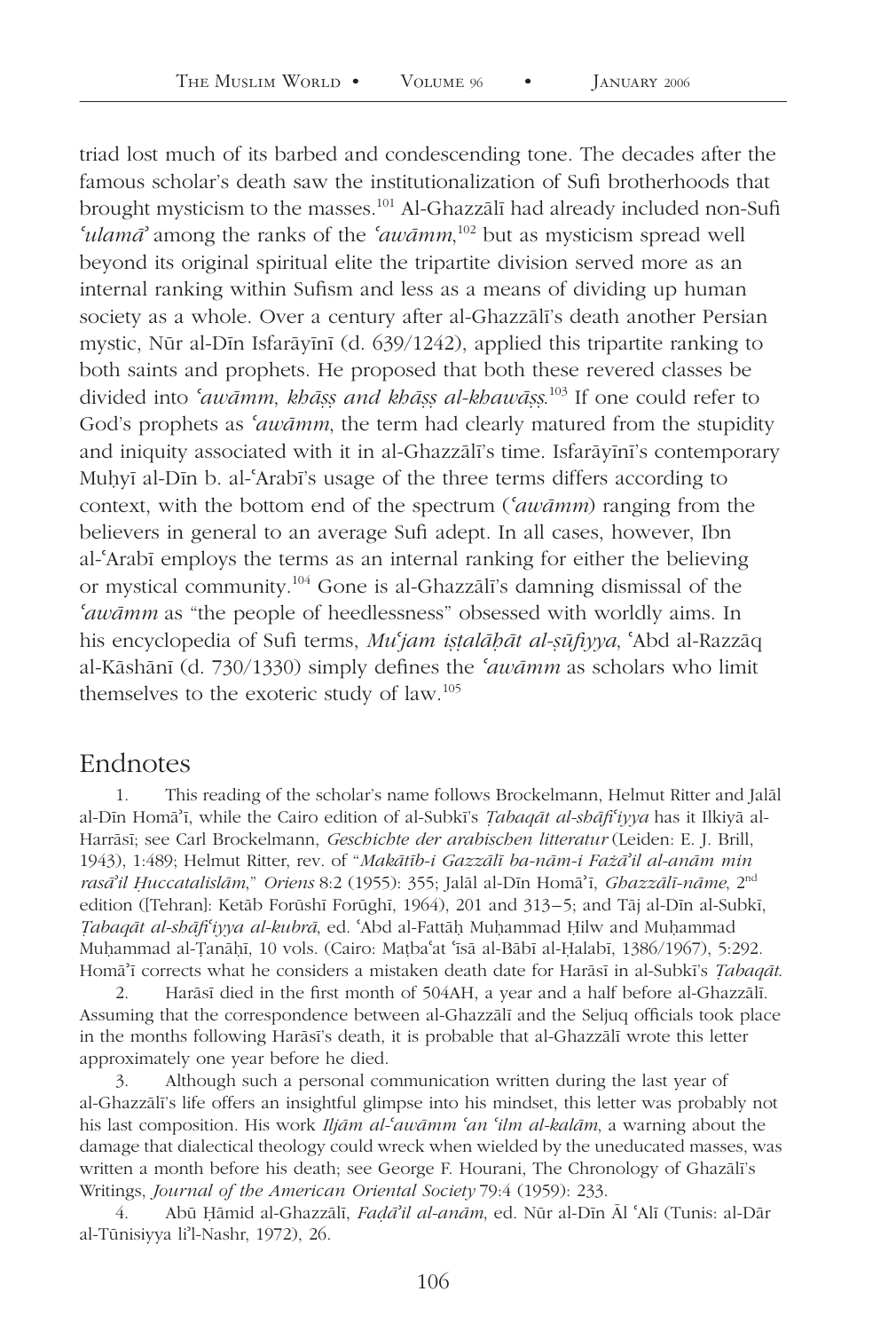5. See, for example, the second paragraph of Homa'i's text where the words "concerning his [Ghazzali's] death" are interpolated to explain the sentence. Moayyad's edition lacks this addition; see Jalal al-Din Yusuf Ahl, *Far*a*yed-e gheyathi*, ed. Heshmat Moayyad, 2 vols. ([Tehran]: Bonyad-e Farhang-e Iran, 1358/[1980]), 163; Homa'i, 212.

6. Homa'i, 204–6.

7. C. Edmund Bosworth, "Fakr al-Molk," *Encyclopedia Iranica*, ed. Ehsan Yarshater (London: Routledge & Kegan Paul, 1983–present), 9:164–5.

8. W. B. Fisher et als., eds., *The Cambridge History of Iran* (Cambridge: Cambridge University Press, 1968–91), 5:252.

9. **Note on Transliteration and Organization:** In general I have transliterated this letter according to Persian pronunciation. Any Arabic portions more significant than Arabic phrases commonly used in Persian have been rendered in italics and transliterated according to the Arabic pronunciation. Al-Ghazzali wrote the letter according to the perennial structure of Persian diplomatic correspondences. I have thus placed the standard names for the various parts of such letters in small font at the beginning of each section; see H. Busse, "Diplomatics: Persia" *Encyclopaedia of Islam*, CD-ROM Edition v. 1.1. Henceforth  $EI^2$ .

10. This hadith was a staple in al-Ghazzali's writings. He also used it in an advice letter to the Seljuq courtier and treasurer Sa'adat al-Khazin; see Homa'i, 369.

11. This is no doubt a play on words. For al-Ghazzali the obliteration of the self and its union with the Divine, *fana*", was the highest aspiration of the mystic. His use of the same word for the bodily death so feared by the masses represents an instance in which Sufis invert the meaning of word as it moves from the level of the common man to the ranks of the initiated.

12. This description correlates with al-Ghazzali's description of the people veiled by darkness in his *Mishkat al-anwar*; see Abu Hamid al-Ghazzali, *The Niche of Lights*, trans. David Buchman (Provo, Utah: Brigham Young University Press, 1998), 45.

13. The truth to which al-Ghazzali refers is probably "there is no He except He (*la huwa illa huw*)," what the great mystic terms the Testimony of Unicity for the Elect (*tawhid al-khawass*) as opposed to the standard testimony of the masses (*tawhid al-*"*awamm*), "there is no deity but God." The former he deems more befitting God's unique singularity (*fardaniyya*); see al-Ghazzali, *Niche*, 20. The phrase *tawhid al-khassa* also appears in 'Abd al-Karim al-Qushayri's *Risala*; see 'Abd al-Karim al-Qushayri, *al-Risala al-qushayriyya*, ed. Ma'ruf Zurayq and 'Ali 'Abd al-Hamid Bal†aji (Beirut: Dar al-Khayr, 1408/1988), 301; for a more detailed explanation, see 'Abdallah Ansari al-Harawi, *Manazil al-sa*"*irin*, ed. Ibrahim 'A†wa 'Awad ([Cairo]: Maktabat Ja'far al-Haditha, [1977]), 80–82; and Mahmud Abu al-Fayd al-Husayni, *Kitab al-tamkin fi sharh manazil al-sa*"*irin* (Cairo: Dar Nahdat Misr, [1969]), 354.

14. The correct English term for the indicator on this type of scale, the equal-armed beam scale, is the *pointer*. I have rendered *lesan-e mizan* as 'measure' simply because it seems more befitting the spiritually poignant context. For a helpful discussion of the traditional scale used in Islamicate lands; see J. D. Latham, The Interpretation of a Passage on Scales (*Mawazin*) in an Andalusian *Hisba* Manual, *Journal of Semitic Studies* 23 (1978): 283–290; and "Mizan" in *EI <sup>2</sup> .*

15. This sentence must have caused copyists a great deal of trouble. The *Farayed-e gheyathi* version of the letter features the word "*beqa*"," which one can at best translate as "ground" and does not fit the intended juxtaposition of 'depths' (*hadid*) and 'high' in the metaphor that al-Ghazzali employs. Jalal al-Din Homa'i's edition of the letter has the word "*refa*"," a word that does not actually exist but seems to indicate 'heights,' instead of *beqa*". This is most probably a confused but benevolent copyist's attempt to restore the overall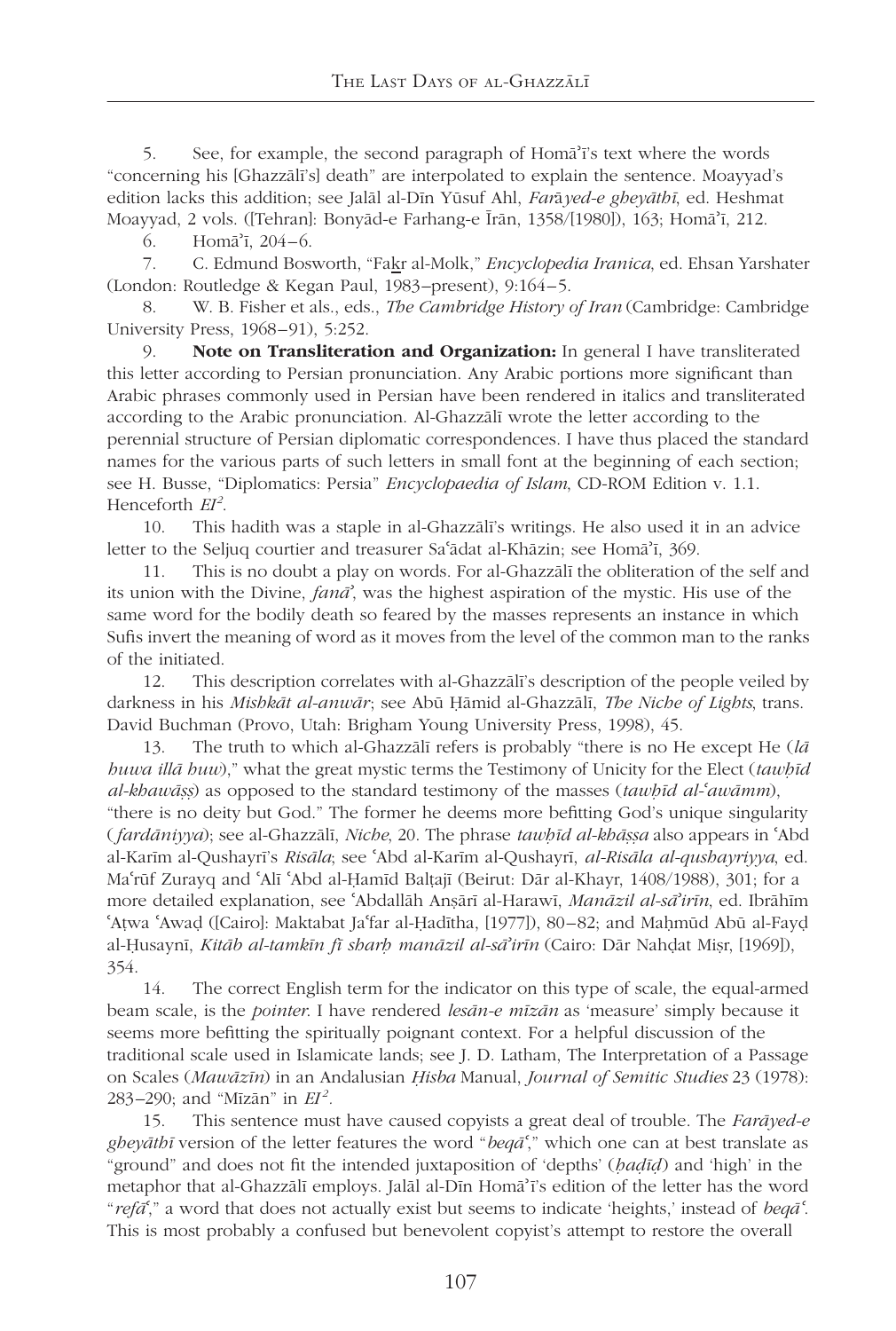stylistic balance of the sentence. Fortunately, al-Ghazzali uses the same metaphor in his *Mishkat al-anwar*. There he describes how the gnostics (*"arifun*) rise from the 'depths of metaphor (*hadid al-majaz*) to the elevation ( *yafa*') of the Real (*al-haqiqa*)'; see al-Ghazzali, *Niche*, 16. It seems very probable that *yafa*" was the original word al-Ghazzali used in the letter, and that a copyist mistook this rare word for *beqa*".

16. Al-Mas'udi noted a horde of Persian texts dated 113/[731–2]. Ihsan 'Abbas feels that this may have included the "*Ahd Ardashir*, the political wisdoms of the great Sassanid ruler Ardashir. At the very latest this work entered the Arab-Islamic corpus by 218/[833–4]; see Ihsan 'Abbas, ed., "*Ahd Ardashir* (Beirut: Dar Sadir, 1967), 33–4.

17. Anne Lambton, *Theory and Practice in Medieval Persian Government* (London: Variorum, 1980), 6: 422.

18. See, for example, Nizam al-Mulk, *Seyasat-name*, ed. Ja'far Sho'ar (Tehran: Ketabha-ye Jibi, 1348/[1970]), 42.

19. Lambton, 1:416 and 6:425; see al-Ghazzali, *Nasihat al-muluk*, ed. Jalal Homa'i (Tehran: Chap-khane-ye Majles, 1315–1318/1937–1940), 39.

20. Nizam al-Mulk; 75, 83.

21. Nizam al-Mulk, 69.

22. 'Abd al-Rahman b. al-Jawzi, *al-Muntazam fi tarikh al-muluk w*"*al-umam*, ed. Muhammad 'Abd al-Qadir 'A†a and Mus†afa 'Abd al-Qadir 'A†a (Beirut: Dar al-Kutub al-'Ilmiyya, 1412/1992), 16:244.

23. Ahl, 2:157. Busti writes "tend to the matter [of state] now, since the worldly chieftainship (*kadkhoda-ye jehani*) will pass from your hands [like] two transitory days."

24. Homa'i, 235–6.

25. Homa'i, 126.

26. I have modified this term from Mohammad Arkoun's original usage; see Mohammad Arkoun, Logocentrisme et Vérité Religieuse dans la Pensée Islamique, *Studia Islamica* 35 (1972): 5–51.

27. This legal usage of the two terms was definitely attested by the early third/ninth century; see Abu 'Uthman al-Jahiz, *Rasa*"*il al-Jahiz*, ed. Hasan al-Sandubi (Cairo: al-Maktaba al-Rahmaniyya, 1352/1933), 139.

28. Homa'i, 199.

29. M. A. J. Beg, "al-Khassa wa'l-'Amma," *EI <sup>2</sup>* ; see also 'Izz al-Din ibn al-Athir, *al-Lubab fi tahdhib al-ansab*, ed. Qasim Muhammad al-Rahi, 3 vols. (Baghdad: Maktabat al-Muthanna, [n.d.]), 1:412. For an example of the different officers associated with the *khassa*, see Nizam al-Mulk, 334–5.

30. Wensinck in his *Concordance et indices de la Tradition Musalmane*: Ahmad 1:407.

31. Wensinck: Ibn Maja *muqaddima*, 16. For similar instances see Abu Dawud, *imara*, 19, 23; and al-Tirmidhi, *manaqib*, 60 and *tafsir surat al-ma*"*ida*, 5, 18.

32. 'Abdallah b. al-Mubarak, *Kitab al-zuhd wa al-raqa*"*iq*, ed. Habib al-Rahman al-A'zamī (Beirut: Mu'assasat al-Risāla, 1971),  $475-6$ . See report  $\neq 1352$  on p.  $476$  for a similar usage of the terms. Bilal b. Sa'd's exact death date is unknown; al-Mizzi states that he met Mu'awiya b. Abi Sufyan (d. 60/80) but died during the reign of the caliph Hisham (r. 105–125/724–743); see Jamal al-Din al-Mizzi, *Tahdhib al-kamal fi asma*" *al-rijal*, ed. Bashshar 'Awwad Ma'ruf, 35 vols. (Beirut: Mu'assasat al-Risala, 1980), 4:293; Muhammad b. Isma'il al-Bukhari, *al-Tarikh al-kabir*, 4 vols. (Hyderabad: Osmania Oriental Publications Bureau, 1360/[1941]–1388/[1958]), 2:108.

33. Al-Hasan al-Basri, *al-Zuhd*, ed. Muhammad 'Abd al-Rahim Muhammad (Cairo: Dar al-Hadith, 1991), 139–40. Much material is attributed to al-Hasan al-Basri, and it is difficult to determine the provenance of works such as this book. That the usage of "*amm*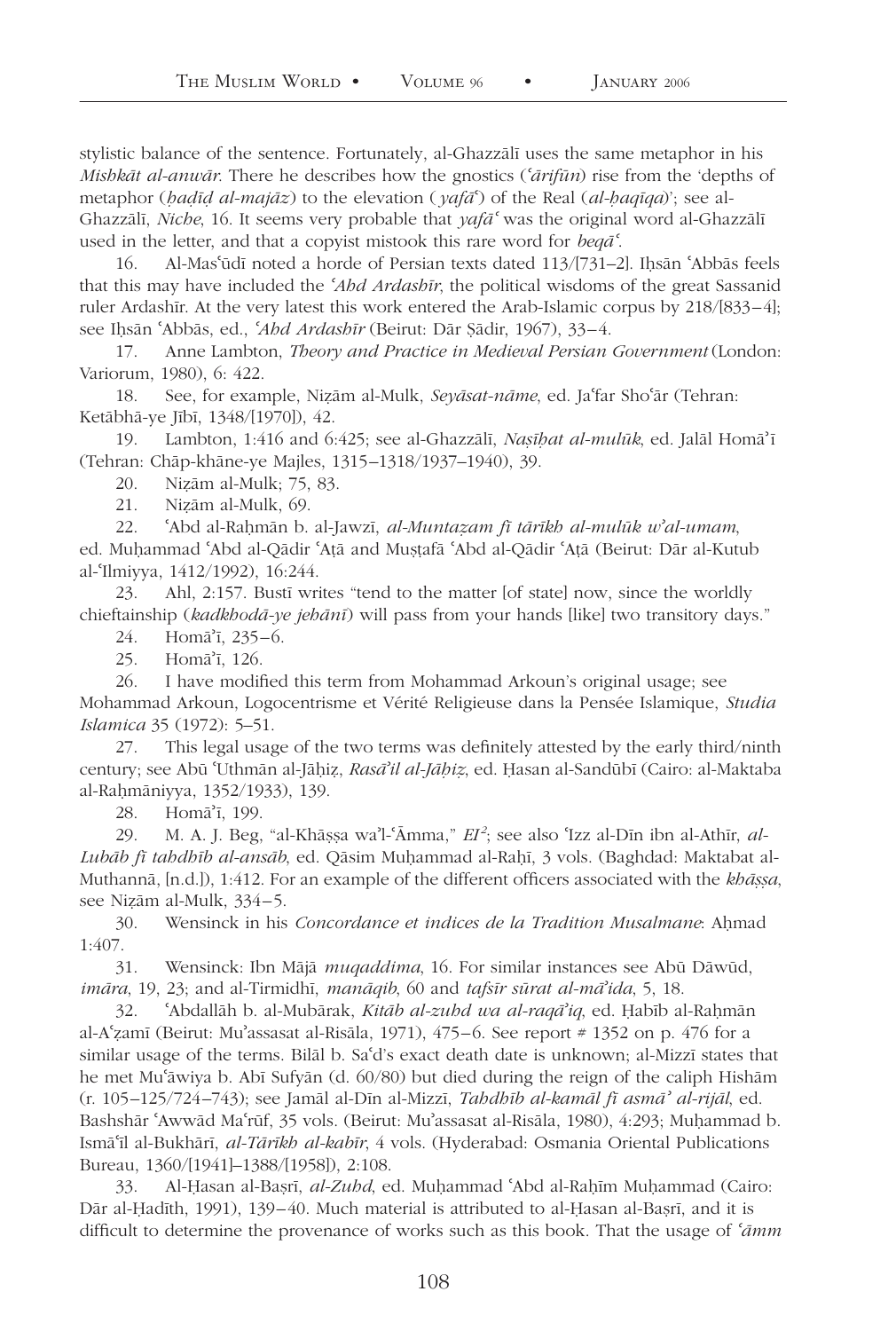and *khass* in the above hadith is echoed in Ibn al-Mubarak's better attested *Kitab al-Zuhd* less than seventy years after al-Hasan's death (110/728), however, suggests that the hadith found in al-Hasan's book is at the very least faithful to the words' usage in the early second century AH.

34. Although al-Tabari's *Tarikh* includes accounts in which *khass* is used in the political sense of 'elite retinue' in the context of the caliph 'Uthman, these reports cannot be accurately dated. Al-Mas'ūdī's political usage of the term during later Umayyad times, however, is corroborated by the famous Umayyad secretary 'Abd al-Hamid's (d. 132/750) patently political use of *khass* and *"amm*; see Ihsan 'Abbas, ed., "*Abd al-Hamid ibn Yahya al-Katib* (Amman: Dar al-Shuruq, 1988), 261 and 275; Muhammad b. Jarir al-Tabari, *The History of al-Tabari: the Crisis of the Early Caliphate*, trans. R. Stephen Humphreys (Albany: State University of New York Press, 1990), 54.

35. Beg, cf. 'Ali b. al-Husayn al-Mas'udi, *Muruj al-dhahab*, ed. Charles Pellat, 7 vols. (Beirut: Manshurat al-Jami'a al-Lubnaniyya, 1965–79), 5:419.

36. Abu 'Abdallah Muhammad al-Jahshiyari, *Kitab al-wuzura*" *wa al-kuttab*, ed. Mus†afa al-Saqqa et als. (Cairo: Sharikat Mus†afa al-Babi al-Halabi, 1401/1980), 50.

37. 'Abbas, "*Ahd Ardashir*; 62, 98 and 104. On this last page, Ardashir is quoted as saying "the more frightened the masses, the more secure the ministers (*akhwaf takun al-*"*amma aman takun al-wuzara*")".

38. Beg, cf. *Rasa*"*il al-bulagha*", ed. Muhammad Kurd 'Ali ([Cairo]: [Dar al-Kutub al-'Arabiyya], 1946), 13. See Jean Tardy, Traduction d'al-Adab al-Kabir d'Ibn al-Muqaffa', *Annales Islamologiques* 27 (1993): 187 and 199 for a strictly political usage of "*amm* and *khass*.

39. For other examples of al-Jahiz's usages of the term for elite and vulgar, see al-Jahiz, 137 and 153. For another pertinent writing of al-Jahiz and a discussion of his attitudes, see Wadad al-Qadi, The Earliest 'Nabita' and the Paradigmatic 'Nawabit', *Studia Islamica* 78 (1993): 46.

40. Ibn Qutayba, *Kitab al-ashriba*, ed. Muhammad Kurd 'Ali (Damascus: Ma†ba'at al-Turqi, 1322/1947), 75.

41. Muhammad Abu Zahra, *Malik* (Cairo: Dar al-Fikr al-'Arabi, 2002), 40.

42. Arkoun, 20.

43. Nizam al-Mulk, 298.

44. For summaries of this debate and commentaries on such topics as esoteric Qur'an commentaries attributed to al-Ghazzali, see Nicholas Heer, Abu Hamid al-Ghazzali's Esoteric Exegesis of the Koran, in *The Heritage of Sufism*, ed. Leonard Lewisohn, 3 vols. (Oxford: Oneworld, 1999), 1:235–57; and al-Ghazzali, *Niche*, xxiii–xxx.

45. "qara'ta bāb<sup>an</sup> mughlaq<sup>an</sup> lā yuftahu illā li-l-'ulamā' al-rāsikhīn ... bal sudūr al-ahrār qubūr al-asrār, wa laqad qāla ba'd al-'ārifīn ifshā' sirr al-rubūbiyya kufr;" see al-Ghazzali, *Niche*, 1–2.

46. "*al-takallum ma*"*a al-nas* "*ala qadr* "*uqulihim*;" see Hava Lazaraus-Yaveh, *Studies in al-Ghazzali* (Jerusalem: Magnes Press, 1975), 351, 357.

47. Heer, Abu Hamid al-Ghazali's Esoteric Exegesis of the Koran, 256. Translation from Heer.

48. Al-Ghazzali, *Mi*"*yar al-*"*ilm*, ed. Husayn Sharara (Beirut: Dar al-Andalus, [1964]), 36.

49. Although Sufi writings abound with lists and descriptions that divide groups into any number of components, the hierarchical division of society in Sufi discourse centers on this tripartite division. The term "tripartite" is taken from Gerhard Böwering's *The Mystical Vision of Existence in Classical Islam* (Berlin: Walter de Gruyter, 1980), 226, where the author discusses the tripartite division of knowledge in the thought of Sahl al-Tustari.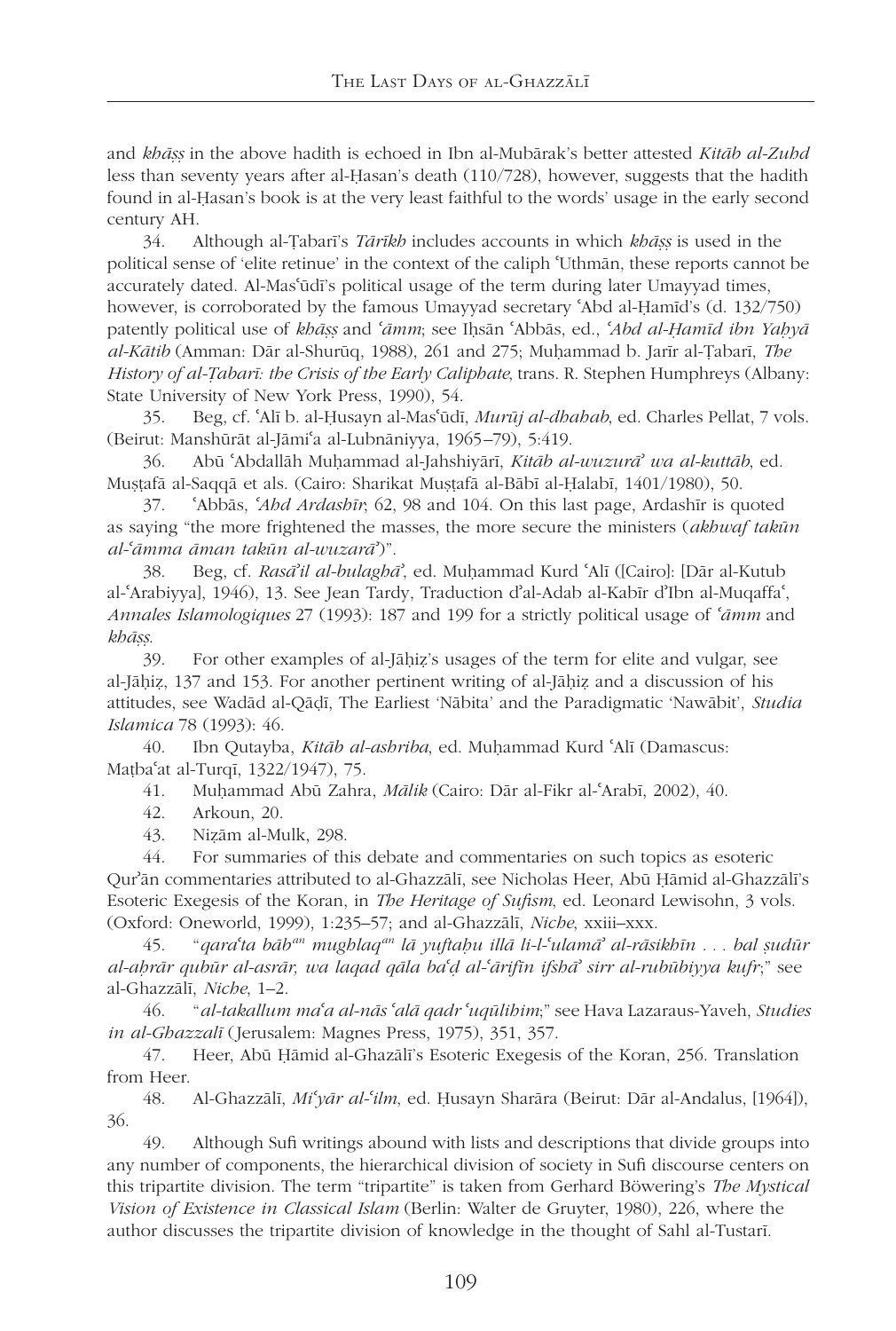Michael Cooperson also touches upon the concept of a three-fold division of mankind in Sufi discourse in his article on the competing portrayals of Sufis and the *ahl al-hadith*; see Michael Cooperson, Ibn Hanbal and Bishr al-Hafi: a case Study in Biographical Tradition, *Studia Islamica* 86 (1997): 76 note #17, and 85 note #54.

50. See Nikki Keddie, Symbol and Sincerity in Islam, *Studia Islamica* 19 (1963): 59.

51. One of the earliest and most comprehensive Sufi glossaries is the *Manazil al-sa*"*irin* of 'Abdallah al-Ansari al-Harawi (d. 481/1089), which assumes a previous knowledge of these terms; see 'Abdallah al-Harawi, 12–15. See also, 'Abd al-Razzaq al-Kashani's (d. 730/1330) famous *Mu*"*jam is†alahat al-sufiyya*, ed. 'Abd al-Al Shahin, (Cairo: Dar al-Manar, 1413/1992), 125; also Sayyed Sadeq Gowharin, *Sharh-e es†elahat-e tasavvof*, 4 vols. (Tehran: Entesharat-e Zavvar, 1367/[1988]) which unfortunately stops at the letter 'h'; Manuchehr Danesh-Pejuh, *Farhang-e es†elahat-e erfani* (Tehran: Athar-e Marje'-e Farzan, 1379/[2000]); Rabia Terri Harris, Sufi Terminology: Ibn 'Arabi's al-Is†ilâh al-Sûfiyyah, *Journal of the Muhyiddin Ibn* "*Arabi Society* 3 (1984): 27–54; and Javad Nurbakhsh, *Sufi Symbolism: the Nurbakhsh Encyclopaedia of Sufi Terminology* (London: Khaniqahi-Nimatullahi Publishers, 1997), 11:142, which repeats uninformative material from the *Manazil al-sa*"*irin*.

52. See the technical glossary of Margaret Smith's *Al-Ghazzali the Mystic* (Lahore: Hijra International, 1983) and Alexander Knysh's *Islamic Mysticism: a Short History* (Leiden: Brill, 2000). For cursory treatments of the terms see Louis Massignon, *Essays on the Origins of the Technical Language of Islamic Mysticism*, trans. Benjamin Clark (Notre Dame: University of Notre Dame Press, 1997), 196; Reynold A. Nicholson, *Studies in Islamic Mysticism* (Cambridge: Cambridge University Press, 1921), 77; R. C. Zaehner, *Hindu and Muslim Mysticism* (London: University of London Press, 1960), 172; for a concise discussion of Ibn 'Arabi's use of "*amm*, *khass* and *khass al-khawass*, see William Chittick, *The Sufi Path of Knowledge* (Albany: State University of New York Press, 1989), 387–8.

53. In Abu Talib al-Makki's (d. 382/993 or 386/996) *Qut al-qulub* we find the distinction between *fitnat al-*"*amm* and *fitnat al-khass* used in the context of the Companion Hudhayfa b. al-Yaman, but this only relates his expertise on hypocrisy (*nifaq*) within the community; see Abu Talib al-Makki, *Qut al-qulub* (Cairo, 1893) 1:150, cf. A. M. M. MacKeen, The Sufi Qawm movement, *Muslim World* 53:3 (1963): 215–6. One finds words that would later enter Sufi jargon used in bizarre contexts during the time of early Muslim ascetics. In his travels amongst the non-Muslim Turks, the ascetic Shaqiq al-Balkhi (d. 194/809–10 ?) met a group of idol worshippers who called themselves *al-Khususiyya*, a term later Sufis such as al-Hakim al-Tirmidhi would use for 'sainthood'; see Abu Nu'aym al-Isbahani, *Hilyat al-awliya*" *wa †abaqat al-asfiya*", 10 vols. (Cairo: Maktabat al-Khanji & Ma†ba'at al-Sa'ada, 1357/1938), 8:59.

54. Ahmad Mahdavi describes Ibn al-Mubarak's book as both the first book on practical Sufism and also the first Sufi history; see Ahmad Mahdavi, Persian Contributions to Sufi Literature in Arabic, in *The Heritage of Sufism*, 1:35. The instances of the two words in Ibn al-Mubarak's *Kitab al-Zuhd* and al-Hasan al-Basri's writings have been discussed above. The words appear only once in Ahmad b. Hanbal's book, indicating 'specific versus general' with no religious significance; see Ibn Hanbal, *Kitab al-zuhd* (Beirut: Dar al-Kutub al-'Ilmiyya, 1396/1976), 222.

55. Al-Harith al-Muhasibi, *al-Makasib*, ed. 'Abd al-Qadir Ahmad 'Ata (Beirut: Mu'assasat al-Kitab al-Thaqafiyya, 1407/1987), 45–46, 98. See also al-Muhasibi, *Une vision humane des fins dernières: le Kitab al-tawahhum d*"*al-Muhasibi*, ed. André Roman (Paris: Librairie C. Klincksieck, 1978), 39. Note that in al-Muhasibi's book *al-Tawba* we find no trace of Dhu al-Nun's usage of *khass* and "*amm*, although the Sufi scholar who later commented on the book begins his discussion with an explanation of *tawbat al-khass*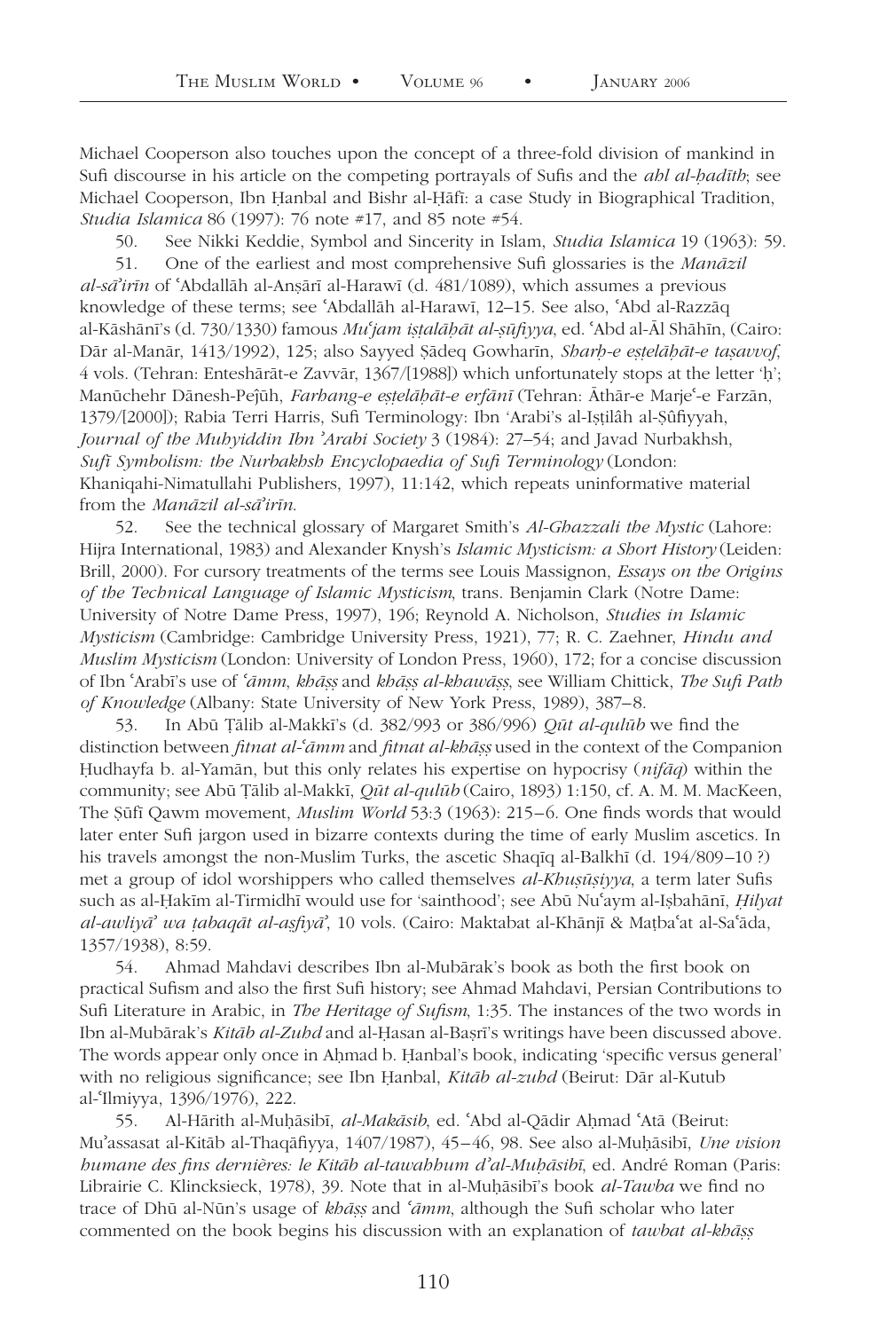versus *tawbat al-*"*amm*; see al-Muhasibi, *al-Tawba*, ed. 'Abd al-Qadir Ahmad 'Ata (Cairo: Dar al-I'tisam, [1982]), 84.

56. Al-Qushayri, 95; and Farid al-Din 'A††ar, *Ketab tadhkerat al-awleya*", ed. Mohammad Khan-e Qazvini, 3rd ed. (Tehran: Chapkhane-ye Mazaheri, 1336/1957), 134. The Persian version of this statement is "*towbat-e* "*avamm az gonah ast va towbat-e khavass az ghaflat*."

57. Margaret Smith, "Dhū 'l-Nūn, Abū 'l-Fayd," *EI*<sup>2</sup>. Christopher Melchert seconds this conclusion about Dhu al-Nun's seminal role; see Christopher Melchert, The Transition from Asceticism to Mysticism at the Middle of the Ninth Century CE, *Studia Islamica* 83 (1996): 51.

58. See, for example, the words of Abu Hafs al-Naysaburi (d.c. 270/884) and al-Hakim al-Naysaburi, who was one of the first to define the terms; Muhammad Abu 'Abd al-Rahman al-Sulami, *Tabaqat al-sufiyya*, ed. 'Abd al-Qadir 'A†a (Beirut: Dar al-Kutub al-'Ilmiyya, 1419/1998), 104, 181.

59. See Louis Massignon, *The Passion of al-Hallaj: Mystic and Martyr of Islam*, trans. Herbert Mason, 4 vols. (Princeton: Princeton University Press, 1982), 3:320. See also al-Hasan b. Mansur al-Hallaj, *Kitâb al-Tawâsîn*, ed. Louis Massignon (Paris: Librairie Paul Geuthner, 1913), 37, 78.

60. Böwering, 214.

61. Al-Qushayri, *al-Risala*, 74.

62. This explanation is from the Baghdad Sufi Ahmad b. 'Ata' (d.  $309-11/921-924$ ); see al-Sulami, *Haqa*"*iq al-tafsir*, ed. Sayyid 'Umran, 2 vols. (Beirut: Dar al-Kutub al-'Ilmiyya, 1421/[2001]), 1:119.

63. See Abu Talib al-Makki, *Kitab qut al-qulub*, 2 vols. (Cairo: Maktabat al-Mutabanna, [1980]), 1:76, 178 and 2:8. In this last page al-Makki describes the reliance in God (*tawakkul*) of the *"umum* and the *khusus.*

64. Massignon, *Essays on the Origins of the Technical Language of Islamic Mysticism*, 196; see also Bernd Radtke and John O'Kane, *The Concept of Sainthood in Early Islamic Mysticism: Two Works by al-Hakim al-Tirmidhi* (Surrey: Curzon Press, 1996), 98; see also Geniève Gabillot, Édition de Tirmidi: "le Livre de la Profondeur des Choses," *Annales Islamologiques* 28 (1994): 1–83, where the terms do not appear.

65. Al-Sulami, *Haqa*"*iq*, 1:118.

66. Abu al-Qasim al-Junayd, *Rasa*"*il al-Junayd*, ed. 'Ali Hasan 'Abd al-Qadir (Cairo: Bura'i Wijdawi, 1988), 27.

67. Sahl b. Tustari, *al-Mu"arada wa al-radd*, ed. Muhammad Kamal Ja'far (Cairo: Dar al-Insan, 1400/1980), 83.

68. Lazarus-Yafeh. 354.

69. See Margaret Smith, "Dhu 'l-Nun, Abu 'l-Fayd."

70. Marshall Hodgson, *The Venture of Islam*, 3 vols. (Chicago: University of Chicago Press, 1974), 1:395.

71. Al-Qushayri's *Risala* quotes Ahmad b. Hanbal with a statement dividing asceticism (*zuhd*) into three levels, "the first is abandoning what Islam has forbidden (*alharam*), which is the asceticism of the masses (*al-*"*awamm*). The second is leaving those luxuries allowed by God, which is the asceticism of the elect (*al-khawass*). The third is abandoning [all] that which distracts the slave from God most high, and that is the asceticism of the Knowers (*al-*"*arifin*)" (see al-Qushayri, 119). If this were authentic it would make Ibn Hanbal the first known person to use the tripartite distinction between the masses, the ascetics and the gnostics. Although scholars such as Leah Kinberg and Michael Cooperson have treated this attribution as authentic, I feel it is apocryphal. Firstly, the statement is highly formalized and does not resemble the terse statements Ibn Hanbal makes in attested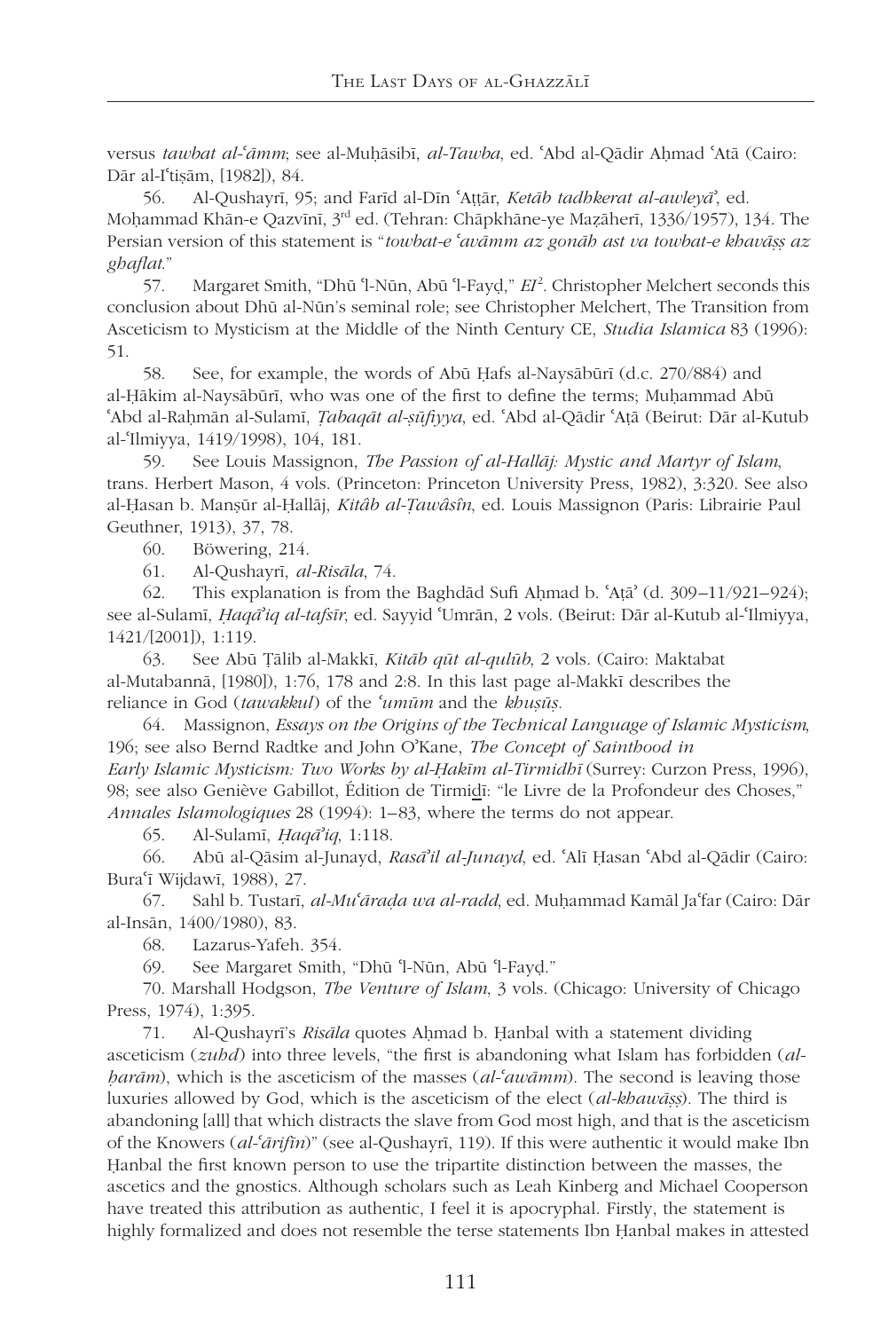works such as *Kitab al-wara*', *Kitab al-zuhd* or in chapters devoted to his views on *zuhd* in later Hanbali literature. Secondly, this quote does not appear in these other works or in al-Qushayri's contemporary Abu Nu'aym al-Isbahani's long entry on Ibn Hanbal in his Sufi biographical dictionary *Hilyat al-awliya*". Thirdly the statement contradicts a narration in Ibn Hanbal's *Kitab al-zuhd* insisting that "asceticism in this world is not prohibiting what God has allowed . . ."; see Leah Kinberg, What is Meant by *Zuhd*?, *Studia Islamica* 61 (1985): 41–2, Cooperson, 85; Ibn Hanbal, *Kitab al-zuhd*, 18; *Kitab wara*', ed. Muhyi al-Din sabri al-Kurdi (Cairo: Ma†ba'at al-Sa'ada, 1340/[1921]) and Abu al-Faraj b. al-Jawzi, *Manaqib al-imam ibn Hanbal*, ed. Muhammad Amin al-Khanji (Beirut: Khanji and Hamdan, [1973]).

72. 'Attār, 122.

73. Böwering, 226.

74. Here I am indebted to Christopher Melchert's referral to an unpublished manuscript by al-Junayd; see Melchert, 70–1.

75. See al-Shibli's description of the "*arif*, Abu Nu'aym, *Hilyat al-awliya*", 1:22.

76. In the place of "*amm* and *khass*, al-Nuri's first two levels are those who disobey God (*al-*"*asat*) and those who sincerely obey Him (*al-mu†i*"*un*); see Paul Nwyia, Textes mystiques inédites d'Abu-l-Hasan al-Nuri, *Mélanges de l"Université Saint Joseph* 44 (1968): 138.

77. "*al-fitan thalatha: fitnat al-*"*amma min ida*"*at al-*"*ilm, wa fitnat al-khassa min al-rukhas wa al-ta*"*wilat, wa fitnat ahl al-ma*"*rifa min an yulzimahum haqq fi waqt fayu*"*akhkhiruhu ila waqt than*"; see al-Sulami, *Tabaqat*, 169.

78. Al-Qushayri, 119. For the false attribution of this statement to Ahmad b. Hanbal, see n. 69 above.

79. Abu Nu'aym's *Hilyat al-awliya*' is riddled with occurrences of the word. He dubs 'Ali "the ornament of the Gnostics (*zinat al-*"*arifin*)" and calls the early ascetics of Medina (*ahl al-suffa*) "the role models of the Gnostics (*qudwat al-*"*arifin*);" see Abu Nu'aym, 1:62 and 1:337.

80. There is evidence that the avant-garde Iranian mystic Abu Yazid al-Bis†ami was the first to utilize the term *khass al-khawass*. Bis†ami's legacy is only recorded in later works, the most prominent of which is Abu al-Fadl al-Sahlagi's (d. 476/1084) extant *Kitab al-nur fi kalimat Abi Yazid al-Tayfur*. This material, however, is not credible. Although Sahlagi uses *isnads* to bridge the chasm of almost two hundred years between him and Bistami, some of the material he attributes to his predecessor does not seem authentic. In the one instance where Bis†ami supposedly employs the "*amm / khass / khass al-khawass* distinction, the narrations are disjointed and incomplete. He allegedly tells his audience that the path of worship ("*ubudiyya*) consists of the aforementioned three levels, but then only mentions two, the "*amm* and the *khass*. Moreover, even the sub-groupings he says he will mention within these two levels are incomplete; see 'Abd al-Rahman Badawi, *Sha†ahat al-sufiyya: Abu Yazid al-Bis†ami* (Cairo: Maktabat al-Nahda al-Misriyya, 1949), 97–8. Al-Sahlagi or one of the transmitters he relied on for the quote could have been affected by teachings current in Khorasan at the time. Al-Qushayri quotes his master Abu 'Ali al-Daqqaq as dividing "*ubudiyya* into that of the "*awamm*, *khawass* and *khawass al-khawass*; see al-Qushayri, 197. Another narration ascribed to Bis†ami and featuring the term *khassa* seems much more authentic. In it the ecstatic Sufi presents the three levels (although he promises the reader four!) of God's elect (*khassat Allah*), those who cannot bear the weight of the secrets God has revealed but are compelled to nonetheless, those who enjoy the experience, and those who are completely engulfed by the presence of God; see Badawi, 80.

81. Abu Nasr 'Abdallah al-Sarraj, *The* Kitáb al-Luma' fi'l Tasawwuf, ed. Reynold A. Nicholson (Leiden: E. J. Brill, 1914), 337. Al-Sarraj could have met al-Shibli on his travels.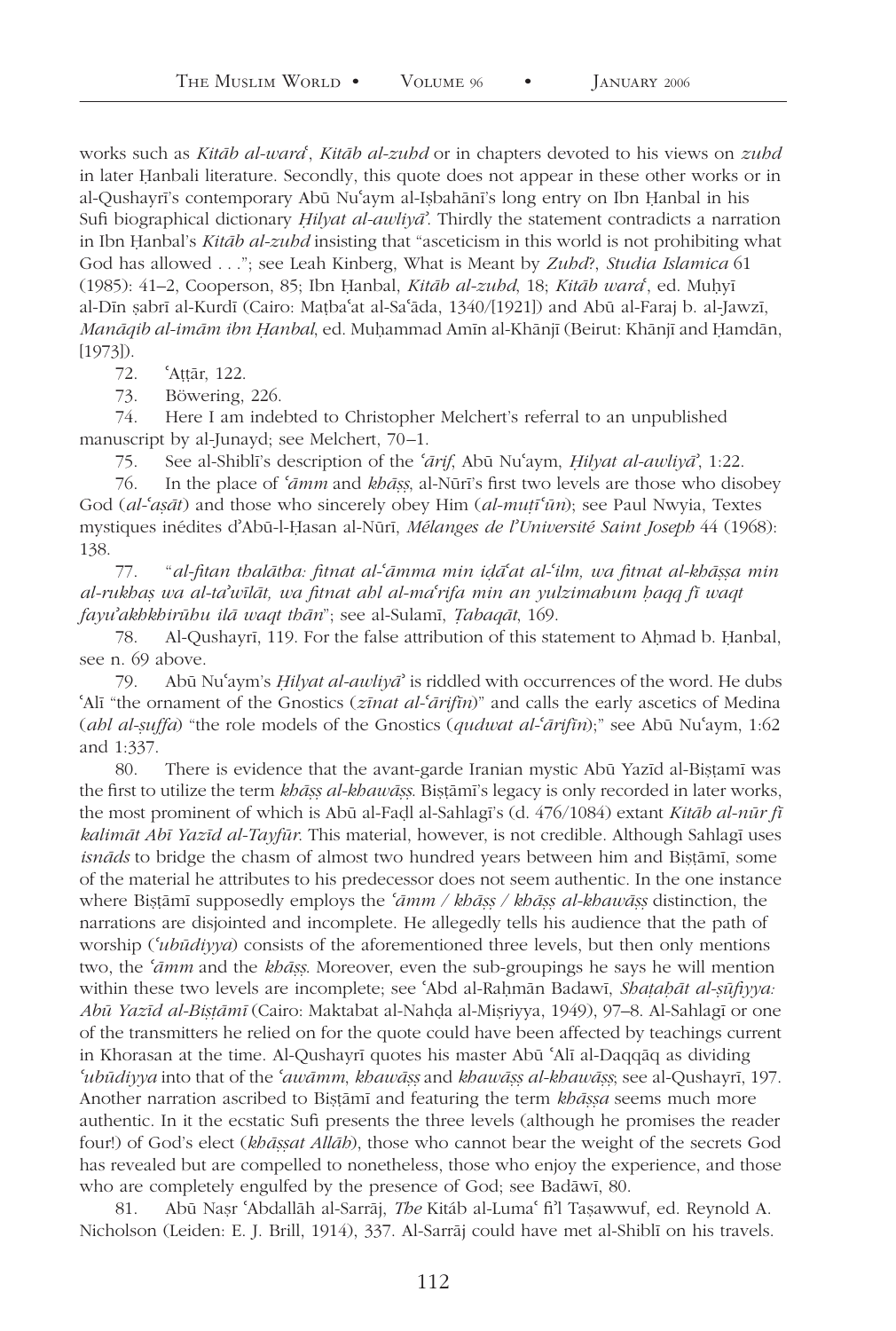He probably did not, however, since he claims him as a teacher in his chain of mystical knowledge (*silsila*) only through an intermediary. Al-Sarraj thus does not narrate pious sayings of al-Shibli directly, and in the *Kitab al-luma*" he either names this intermediary or uses the anonymous "it was recounted from al-Shibli . . . ;" see al-Sulami, *Tabaqat*, 260; al-Sarraj, 337.

82. Al-Sarraj, 71. Here al-Sarraj cites 'Amr b. 'Uthman al-Makki (d. 297/909), one of al-Junayd's disciples.

83. 'Abd al-Husayn Zarrinkub, *Josteju dar tasavvof-e iran* (Tehran: Selsele-ye Entesharat-e Amir-e Kabir, 1367/[1989]), 153.

84. Beg, cf. al-Mas'udi, *ibid.*

85. The term *khass al-khawass* also seems to be absent from several addenda to al-Tabari's *Tarikh* that cover the first thirty years of the fourth century *hijri*; see *Dhuyul tarikh al-Tabari*, ed. Muhammad Abu al-Fadl (Cairo: Dar al-Ma'arif, [1960]), vol. 11 of *Tarikh al-Tabari*, ed. Muhammad Abu al-Fadl, 11 vols.

86. For the technical usage of *khass* and *"amm* in later medieval Shiite thought; see Norman Calder, Zakat in Imami Shi'i Jurisprudence, from the Tenth to the Sixteenth Century A.D, *Bulletin of the School of Oriental and African Studies* 44:3 (1981): 468–480.

87. Al-Sarraj, 71.

88. 'Ali Abu al-Hasan al-Hujviri, *Kashf al-mahjub*, ed. Dr. Zukofski (Tehran: Ketabkhane-ye Turi, 1399/1979), 497–8.

89. 'Abdallah al-Harawi; 15, 80–82.

90. Al-Ghazzali, *Niche*, 2

91. *Ibid.*, 44.

92. *Ibid.*, 52.

93. This was said by Abu al-Hasan Fushanji in the fourth/tenth century and repeated a century later by al-Hujviri; see Martin Lings, *What is Sufism?* (Berkeley: University of California Press, 1975), 45; cf. al-Hujviri, 49. Hujviri translates Fushanji's Arabic statement "*al-tasawwuf al-yawm ism bila haqiqa wa qad kana min qabl haqiqatan bila ism*" as "tasavvof emrūz nāmīst bī haqīqat va pīsh azīn haqīqatī būd bī nām."

94. Nicholson, 77.

95. See also Qur'an 56:8–10.

96. Al-Sarraj, 337.

97. Margaret Smith, *Studies in Early Mysticism in the Near and Middle East* (Oxford: Oneworld, 1995), 161.

98. Zarrinkub, 134.

99. Hodgson, 1:400.

100. Keddie, 59.

101. Hodgson, 2:211.

102. Lazarus-Yaveh, 355.

103. Nur al-Din 'Abd al-Rahman Isfarayini, *Le Révéteur des mystères: Kâshif al-Asrâr*, ed. Hermann Landolt (Paris: Verdier, 1986), 53–4, 56.

104. Chittick, 268 and 387–8.

105. Al-Kashani, 125.